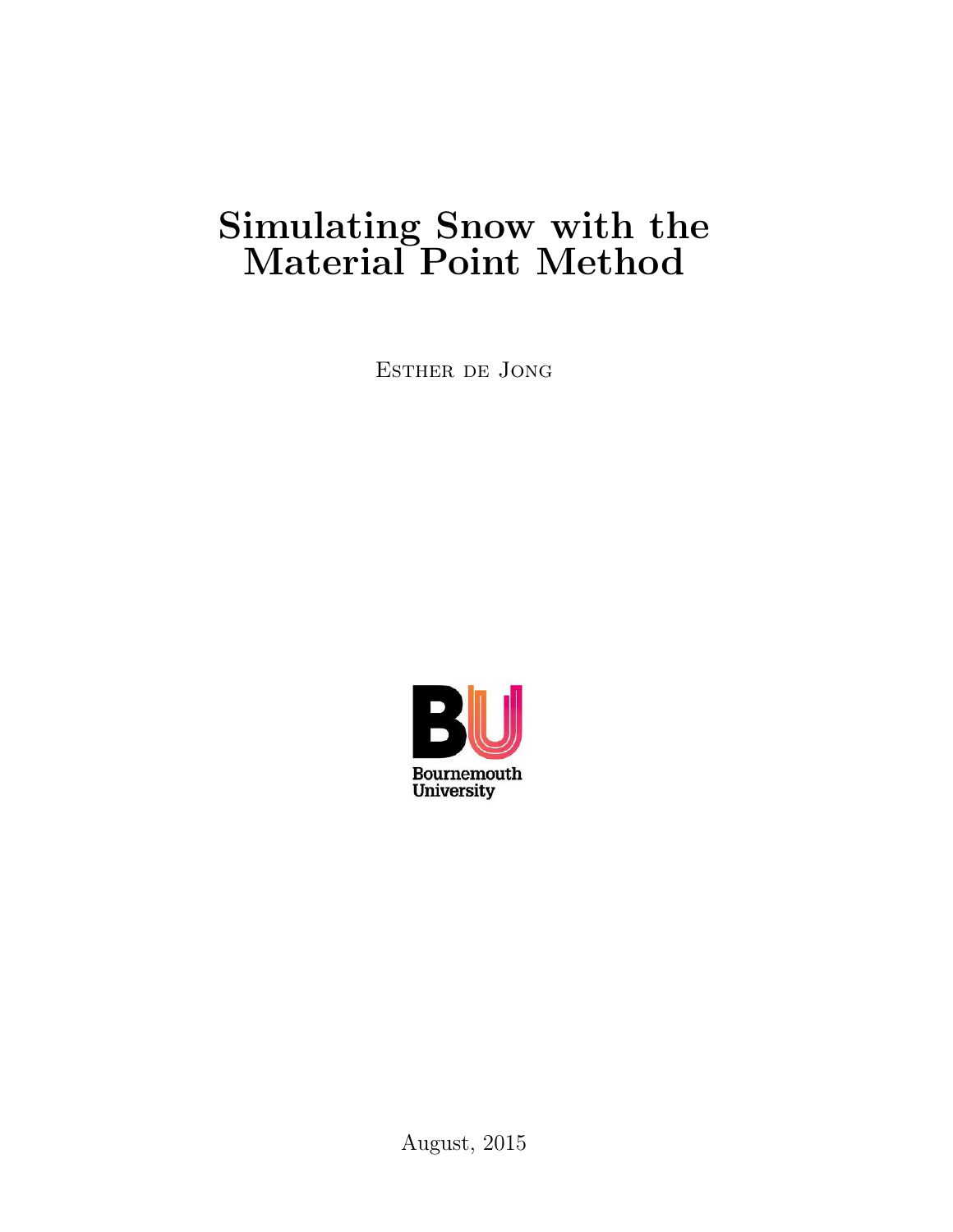# <span id="page-1-0"></span>**Contents**

|                 |                           | $\mathbf{i}$   |
|-----------------|---------------------------|----------------|
|                 |                           | ii             |
|                 |                           | iii            |
| $\mathbf{1}$    | Introduction              | $\mathbf{1}$   |
| $\overline{2}$  | <b>Related Work</b>       | $\overline{2}$ |
|                 | 2.1                       | $\overline{2}$ |
|                 | 2.2<br><b>MPM</b>         | $\overline{4}$ |
| 3               | The Material Point Method | $\overline{5}$ |
| 4               | Applications & results    | 14             |
|                 | 4.1                       | 14             |
|                 | 4.2                       | 18             |
|                 | 4.3                       | 20             |
|                 | 4.4<br>Extension          | 23             |
|                 | 4.5                       | 24             |
|                 | 4.6                       | 24             |
| $5\overline{)}$ | Conclusion                | 25             |
|                 | References                | 26             |
|                 | A An appendix chapter     | 29             |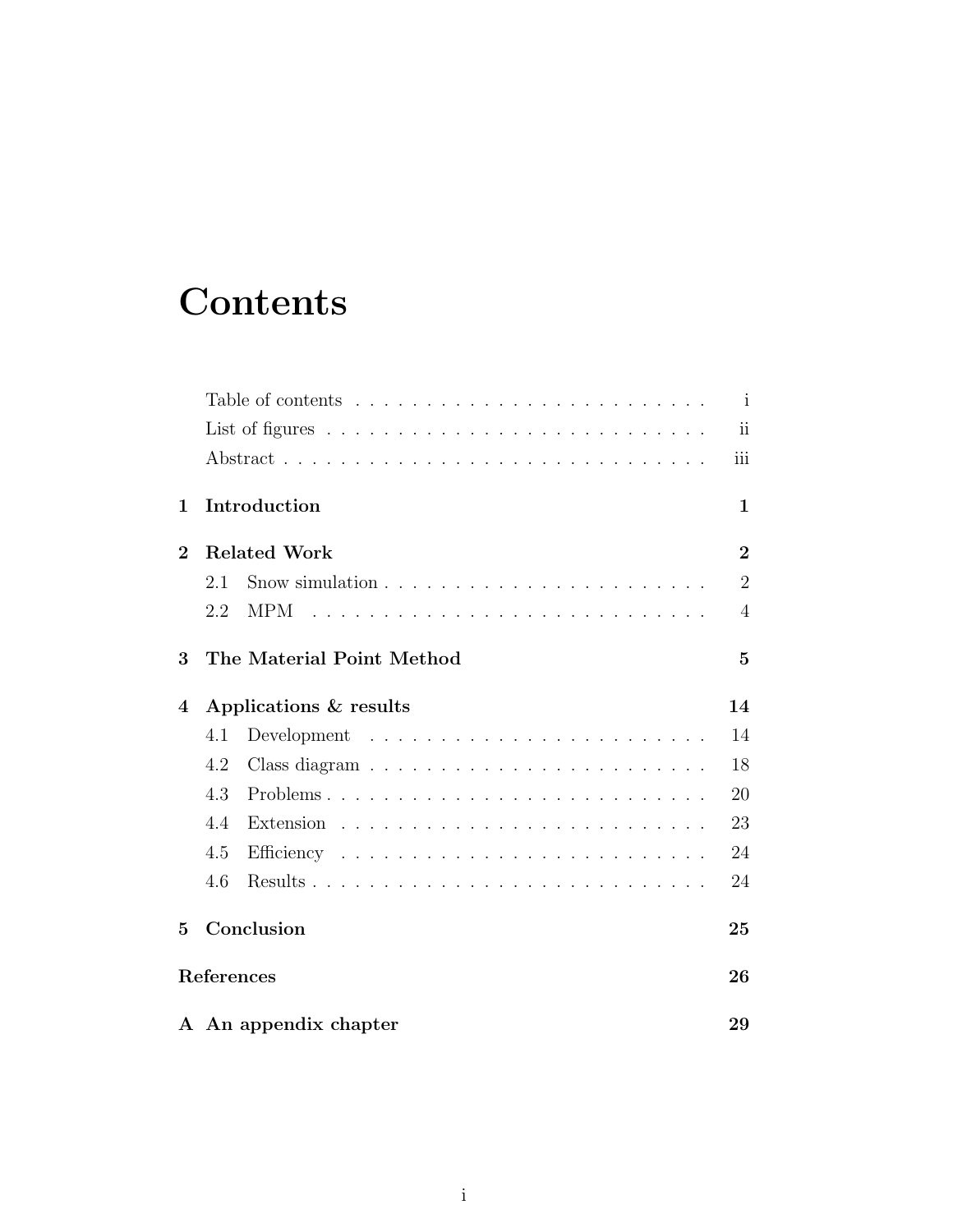# List of Figures

| 3.1 Page of content name $\ldots \ldots \ldots \ldots \ldots \ldots \ldots$ 6 |  |
|-------------------------------------------------------------------------------|--|
|                                                                               |  |
|                                                                               |  |
|                                                                               |  |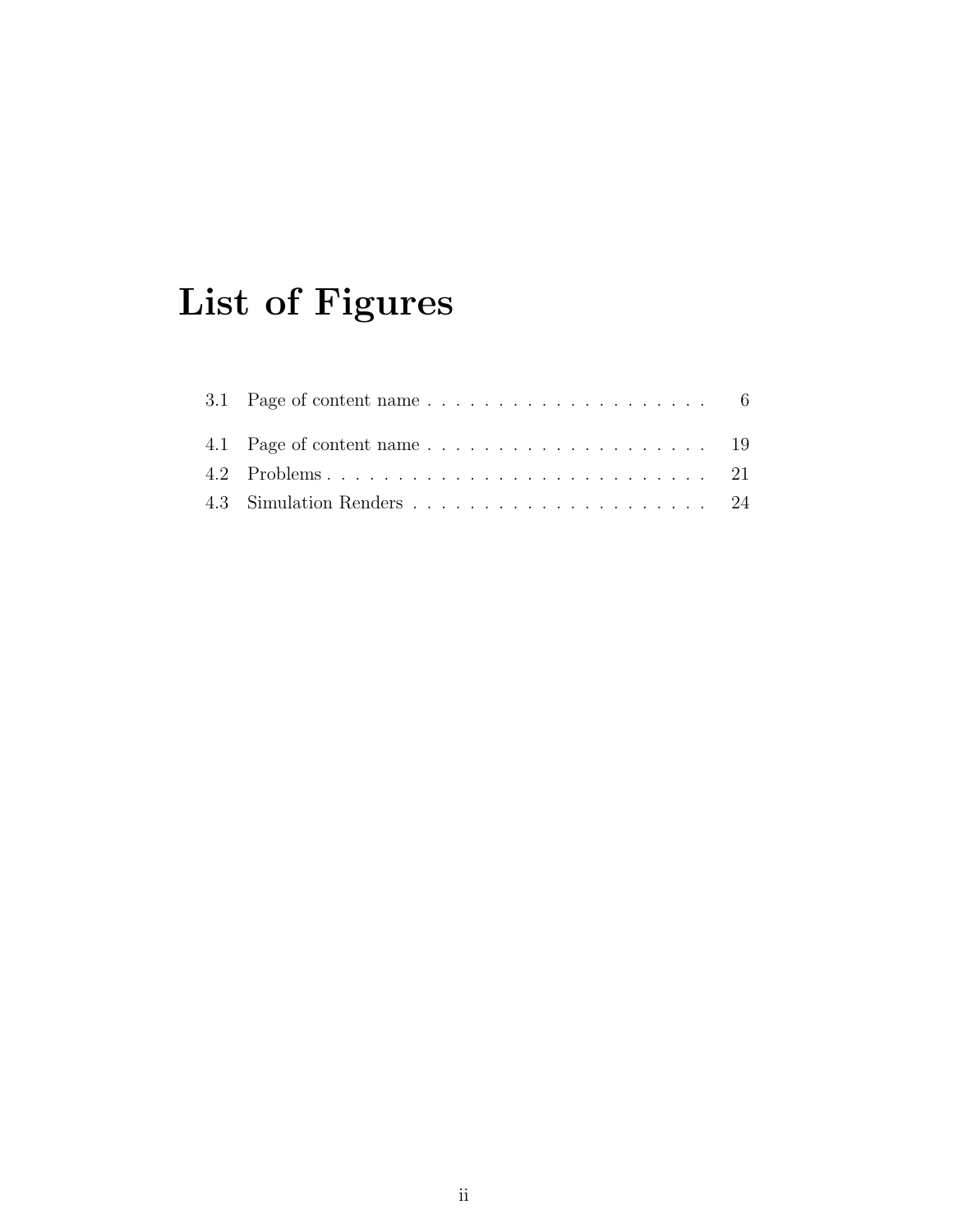#### <span id="page-3-0"></span>Abstract

This thesis discusses the research and development steps for the simulation of snow with the Material Point Method (MPM). In order to gain an understanding in the technique and mathematics the MPM was researched in detail. All ten steps of the MPM were implemented using C++. First the method was implemented without the collision and implicit update. Next the body-collision for the particles and grid nodes were applied and last the semi-implicit update step was applied. The goal of implementing and understanding all the steps of the MPM was obtained. Test were done with snowballs: letting them drop, throwing them against a wall and throwing a small snowball against a static bigger snowball. The two snowballs interacted and the big snowball was pushed back by the small snowball while the small snowball also created a hole in the big snowball. The collision worked correctly for the grid nodes and particles. Finding the balance between the number of particles, their weight and the size of the grid nodes was challenging and while this was improved the simulations improved too and became more realistic. The results were not completely satisfactory yet and when the snowball was dropped shear and velocity decrease was observed after a few frames. This problem could not be solved within the available time. Although the snow characteristics where not completely reached the Lagrangian particle and Euler grid implementation that is the basis of the MPM method was succesfull.

Keywords: Snow, Material Point Method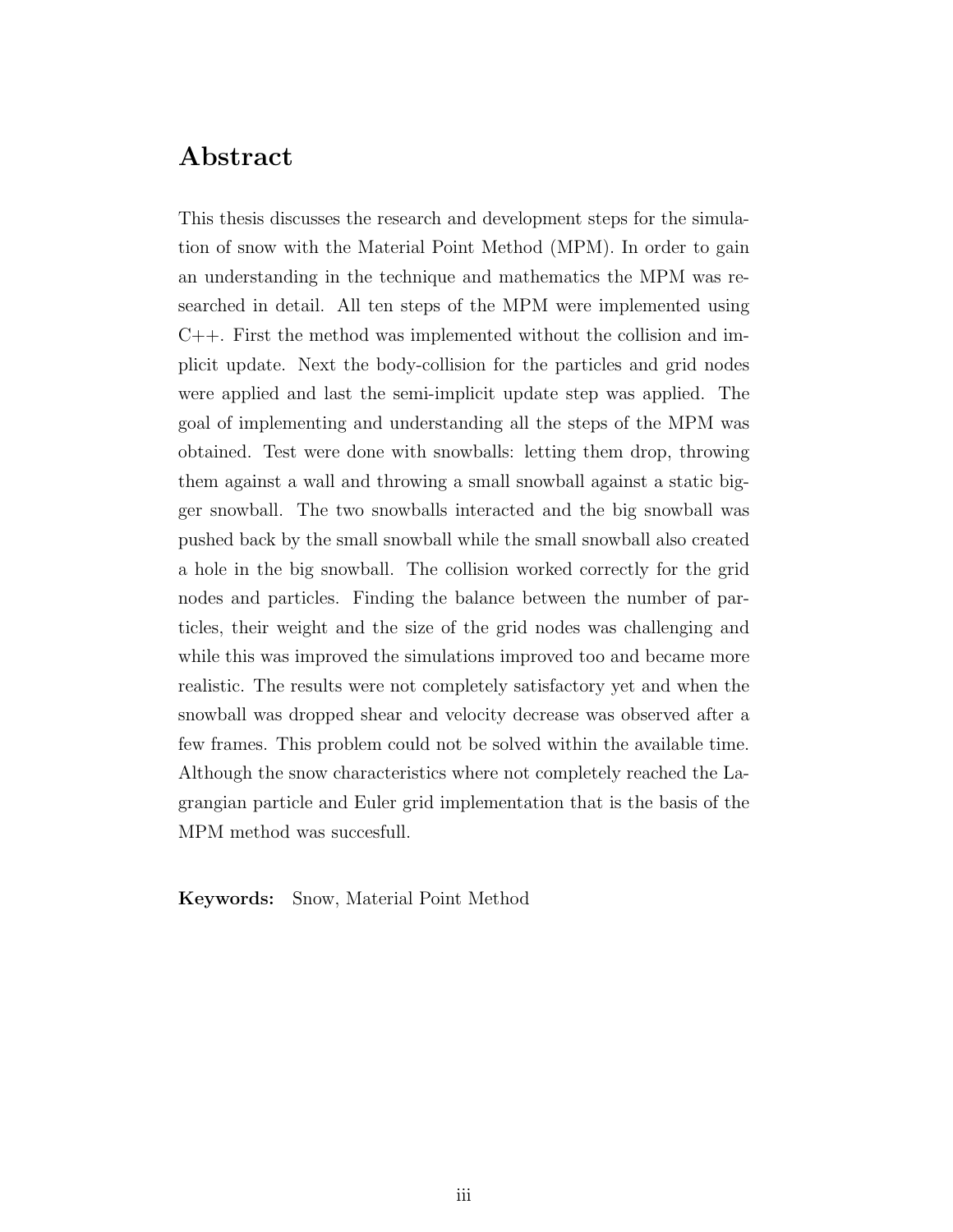### <span id="page-4-0"></span>Chapter 1

### Introduction

This thesis will discuss the development and implementation of the material point method (MPM) for snow simulations. The goal of this project was to replicate the results by [\(Stomakhin](#page-31-0) *et al.* [2013\)](#page-31-0). In addition to getting a realistic snow simulation the objective was to see whether improvements and/or extensions can be made. In the first section literature will be reviewed. The literature review will be split into two sections. The first section being the literature on snow simulations. The second section discusses further uses of the MPM method. The second section discusses the development of the MPM for Snow simulations. The simulation was developed in  $C++$  and the particle positions are printed to pointcloud files. These files can be converted to bgeo and loaded into Houdini where they are rendered with a volumetric shader. In this section the improvements and expansions of this project will also be discussed. The last section is the conclusion, where the goals will be reviewed.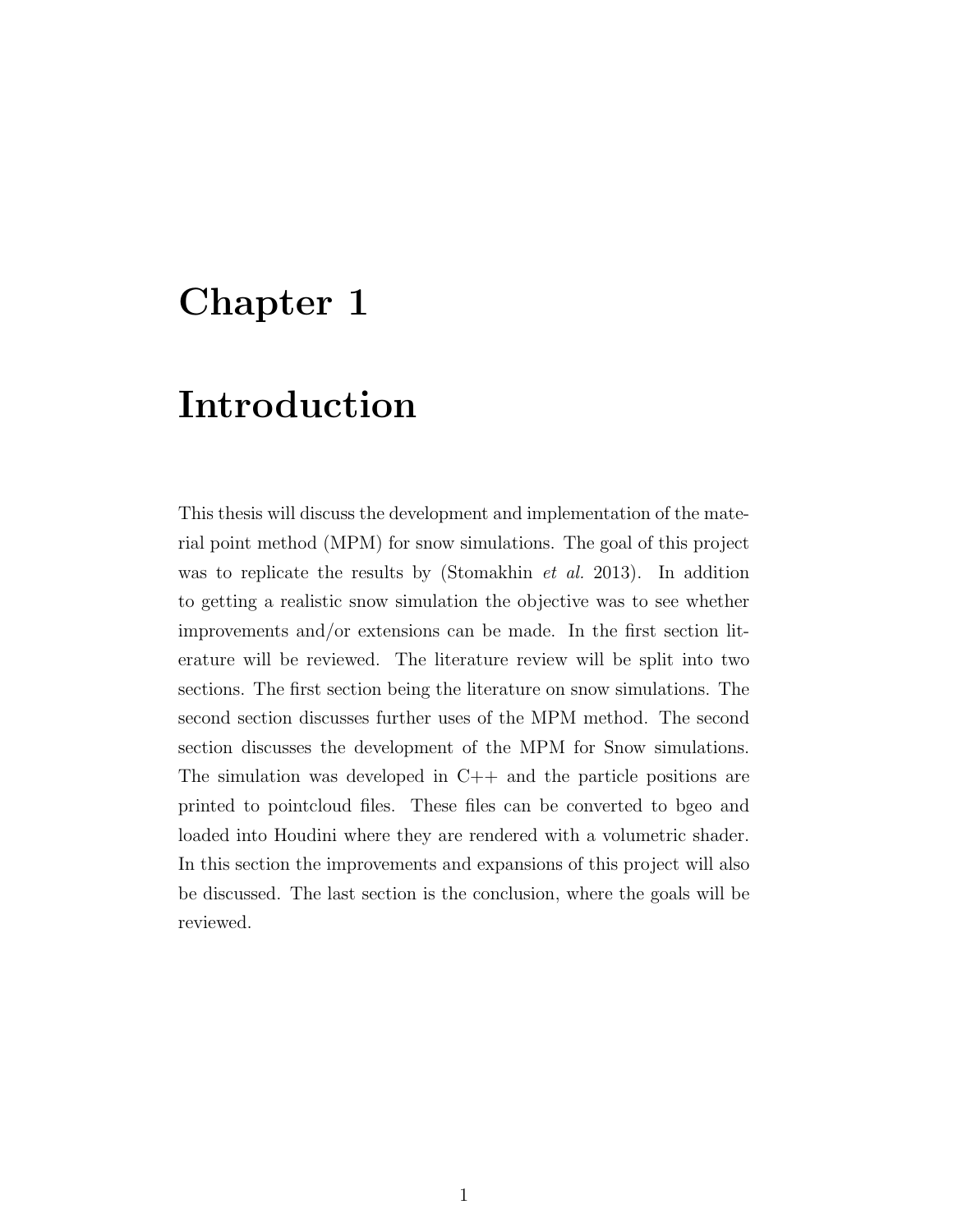### <span id="page-5-0"></span>Chapter 2

### Related Work

In this section the findings of the literature review into snow simulations and the different applications of the material point method (MPM) will be discussed.

#### <span id="page-5-1"></span>2.1 Snow simulation

In the paper by [\(Muraoka and Chiba](#page-30-0) [2000\)](#page-30-0) the focus is on creating the shape of a snow cover after or during snowfall using virtual snow particles. They can also simulate the melting of the snow cover. The moisture content of the snow is used to determine how well the snow will adhere to an object. Snow fall and a wind field are also simulated, but they do not take into account any dynamic behaviour of the fallen snow.

To create a snow cover [\(Wang](#page-31-1) et al. [2006\)](#page-31-1) simulate a height field of the ground, when enough snowflakes deposit a the same site, the height of this point will be increased. A wind field is also created to interact with the falling snow flakes. When the wind is strong enough snowflakes that have already fallen can be moved across the ground which can create a more realistic snow scene, but no snow dynamics like compression is applied.

Instead of falling particles [\(Fearing](#page-30-1) [2000\)](#page-30-1) describes a method for simulating fallen snow by shooting particles from the ground. This method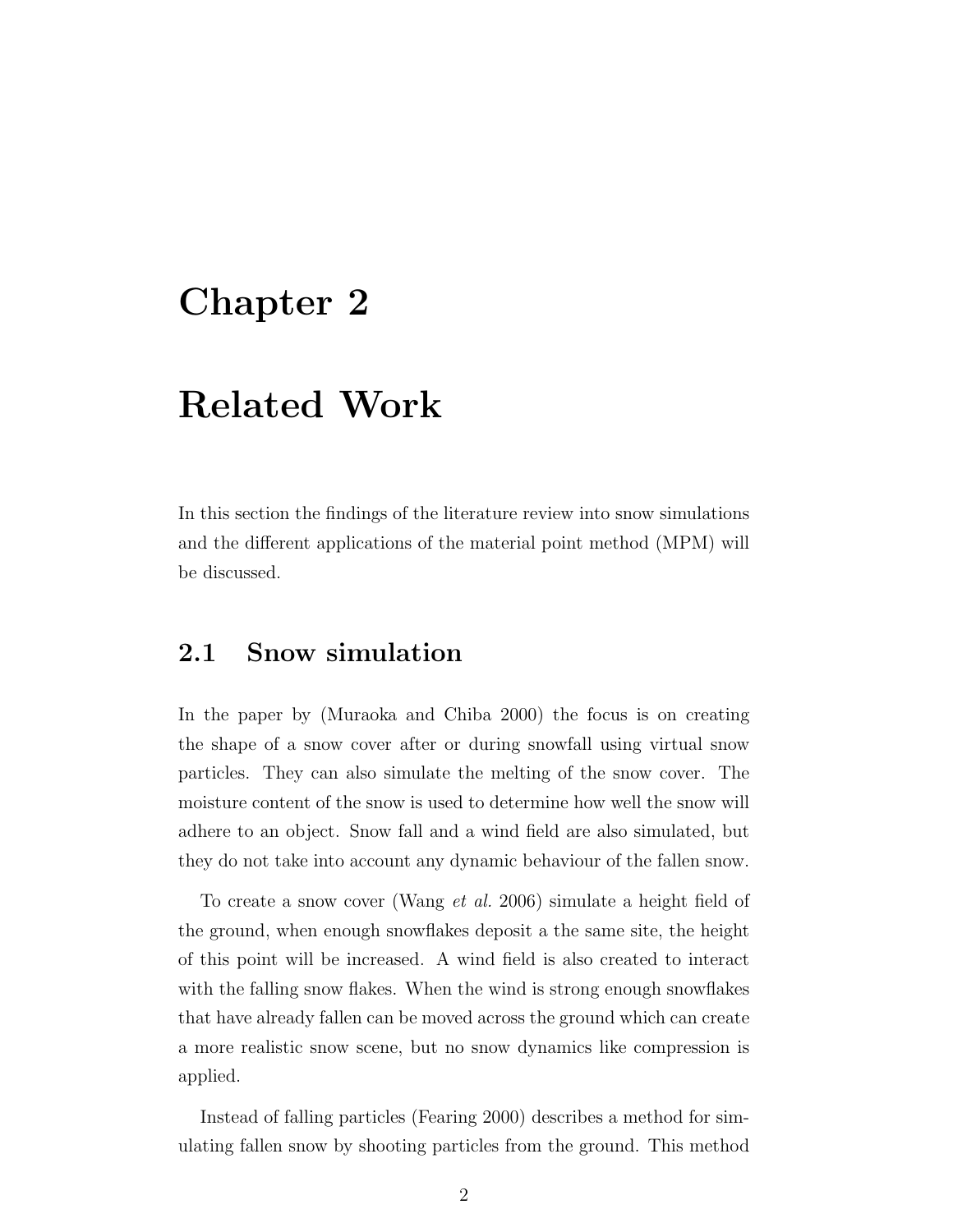also covers snow flutter in areas that are blocked from above but not from the side. The snow pack is transformed into a set of smoothly joining 3D surfaces. This could be used for the initial set-up for a snow scene, but no dynamics for the packed snow are discussed.

The method proposed by [\(Foldes and Benes](#page-30-2) [2007\)](#page-30-2) also simulates snow accumulation and partly melted snow, but it's main focus is for large distant views like mountains. So it can be used for background scenes, but not for snow dynamics.

[\(Moeslund](#page-30-3) et al. [2005\)](#page-30-3) Also combine a snowing simulation with a simulation to model accumulated snow. They use the falling snow particles to estimate where snow will accumulate especially around objects. The snow on the ground is represented by a triangulated mesh and the snow flakes with particles.

The methods above all describe the accumulation of snow sometimes in combination with falling snow. These methods can provide a good setup for a dynamic snow simulation, but do not lend themselves for any dynamic simulations like throwing snowballs, people walking through the scene or snow rolling down a hill and interacting with the snow underneath.

In the paper by [\(Sumner](#page-31-2) *et al.* [1998\)](#page-31-2) they simulate ground planes with either sand, mud or snow that can be deformed by the impact of rigid bodies. This is done with a height field for the material on top of the ground plane and different properties for the different materials. This paper simulates a specific part of snow dynamics and could be used for fast real time simulations, but for more detailed simulations [\(Stomakhin](#page-31-0) [et al.](#page-31-0) [2013\)](#page-31-0) would provide more realistic results.

Only [\(Stomakhin](#page-31-0) et al. [2013\)](#page-31-0) seems to deal with the phase change and slight compressibility of snow, since this paper is the basis for this thesis it will be discussed in more detail in chapter 3.

Snow can be seen as a granular material, like sand, but no sand paper other than [\(Sumner](#page-31-2) et al. [1998\)](#page-31-2) has specificity simulated snow. Since altought they can both be seen as granular materials their properties and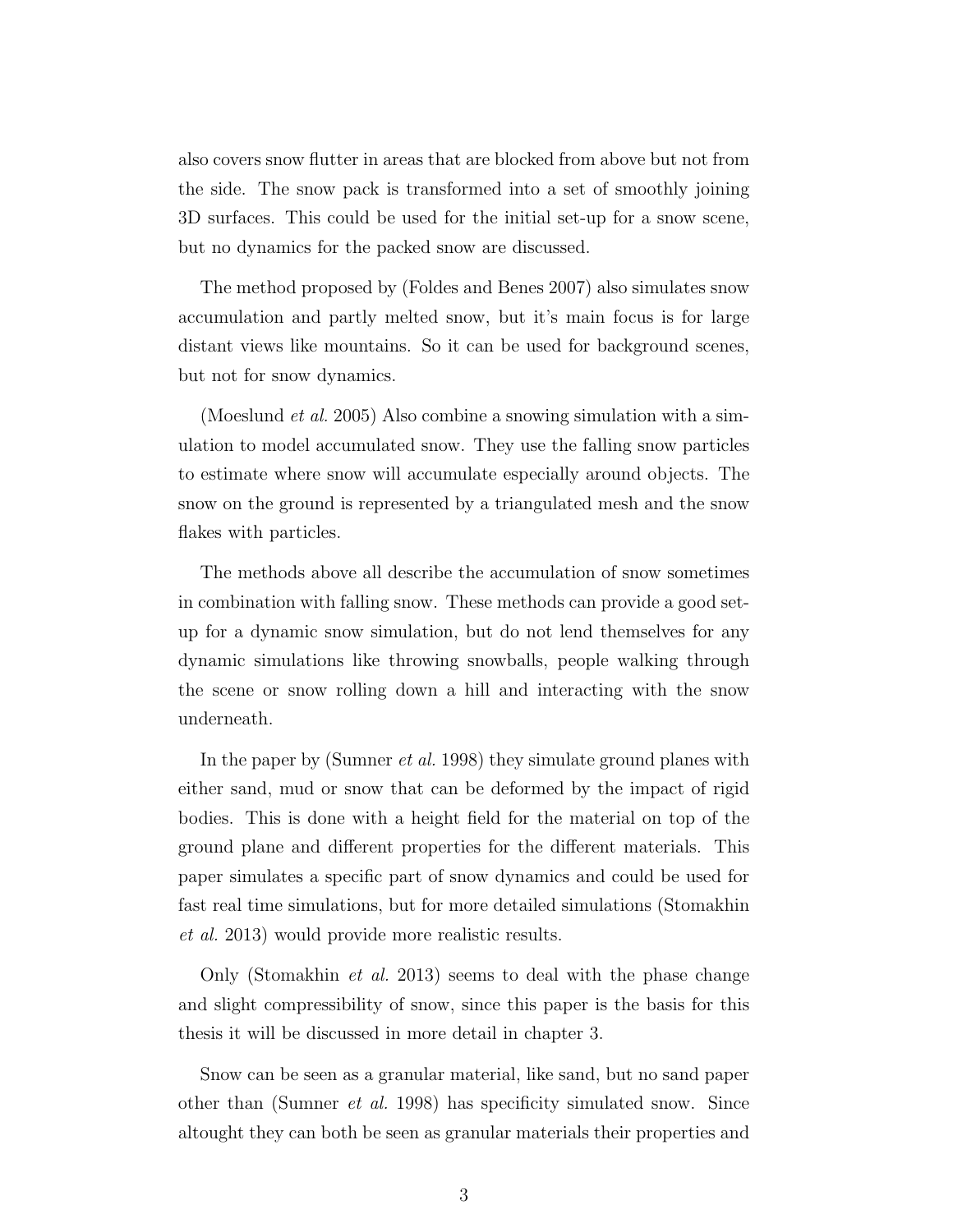behaviour are not quite the same. Snow sticks together and is slightly compressible, while sand only sticks together if it's mixed with water.

#### <span id="page-7-0"></span>2.2 MPM

Other application of the MPM are researched to see where the snow sim-ulation could be extended. In their paper [\(Stomakhin](#page-31-3) *et al.* [2014\)](#page-31-3) expand upon [\(Stomakhin](#page-31-0) et al. [2013\)](#page-31-0). They extend their possible materials and focus on phase-change, like melting or hardening of for example of butter or lava. To expand the snow simulation this paper would be a basis for simulating melting snow. Further expansion is done in (Ram [et al.](#page-30-4) [2015\)](#page-30-4) where they use the MPM to simulate viscoelastic fluids, foams, and sponges. The use of the MPM for granular materials was already proposed by [\(Bardenhagen](#page-30-5) et al. [2000\)](#page-30-5), but the application to snow was not mentioned in this paper. Another application is fluid-membrane interaction (York [et al.](#page-31-4) [2000\)](#page-31-4). The MPM is applied to model sea ice dynamics or pack ice [\(Sulsky](#page-31-5) et al. [2007\)](#page-31-5) like large deformations that can be observed in the Arctic, as well as localized deformation, and sharp representation of the ice edge. The MPM is also used for explicit cracks within the model material in  $2D$  [\(Nairn](#page-30-6) [2003\)](#page-30-6). In his paper (Więckowski [2004\)](#page-31-6) applies the MPM to large strain engineering problems like granular flow in a silo and plastic forming.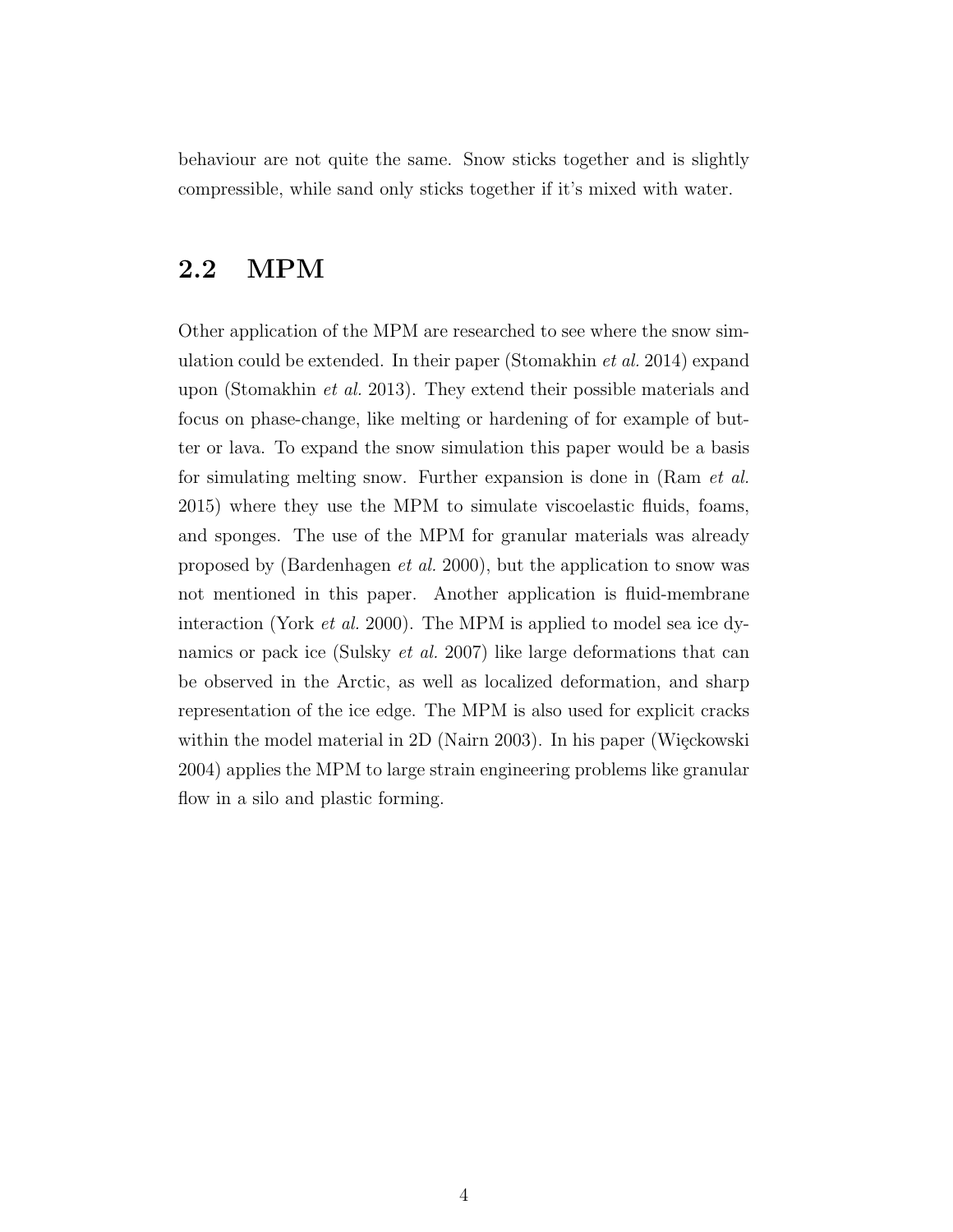### <span id="page-8-0"></span>Chapter 3

# The Material Point Method

In order to fully understand the mathematical process of the material point method (MPM) concisely presented in [\(Stomakhin](#page-31-0) et al. [2013\)](#page-31-0) we worked through all mathematical spets in order to get a more detailed description which is presented in this chapter.

The MPM is divided into a Lagrangian and Eulerian part, which are particle and grid operations respectively. The snow is represented by the particles and the grid is used for several calculations after which the results are applied to the particles and the grid is reset for the next step. In figure [3.1](#page-9-0) you can see the operations for the MPM method.

The first step is to convert the mass and velocity of the particles to the grid nodes. No grid node values from the previous timestep are used, thus the grid is reset at the beginning of every timestep. To convert the mass of the particles to the grid node the following equation is used

<span id="page-8-1"></span>
$$
m_i^n = \sum_p m_p \omega_{ip}^n \tag{3.1}
$$

where  $m_i^n$  denotes the mass of the grid node,  $m_p$  denotes the mass of the particle, and  $\omega_{ip}^n$  denotes the weighting function.  $\omega_{ip}^n$  is calculated using an one-dimentional cubic B-spline for all axis. The values for the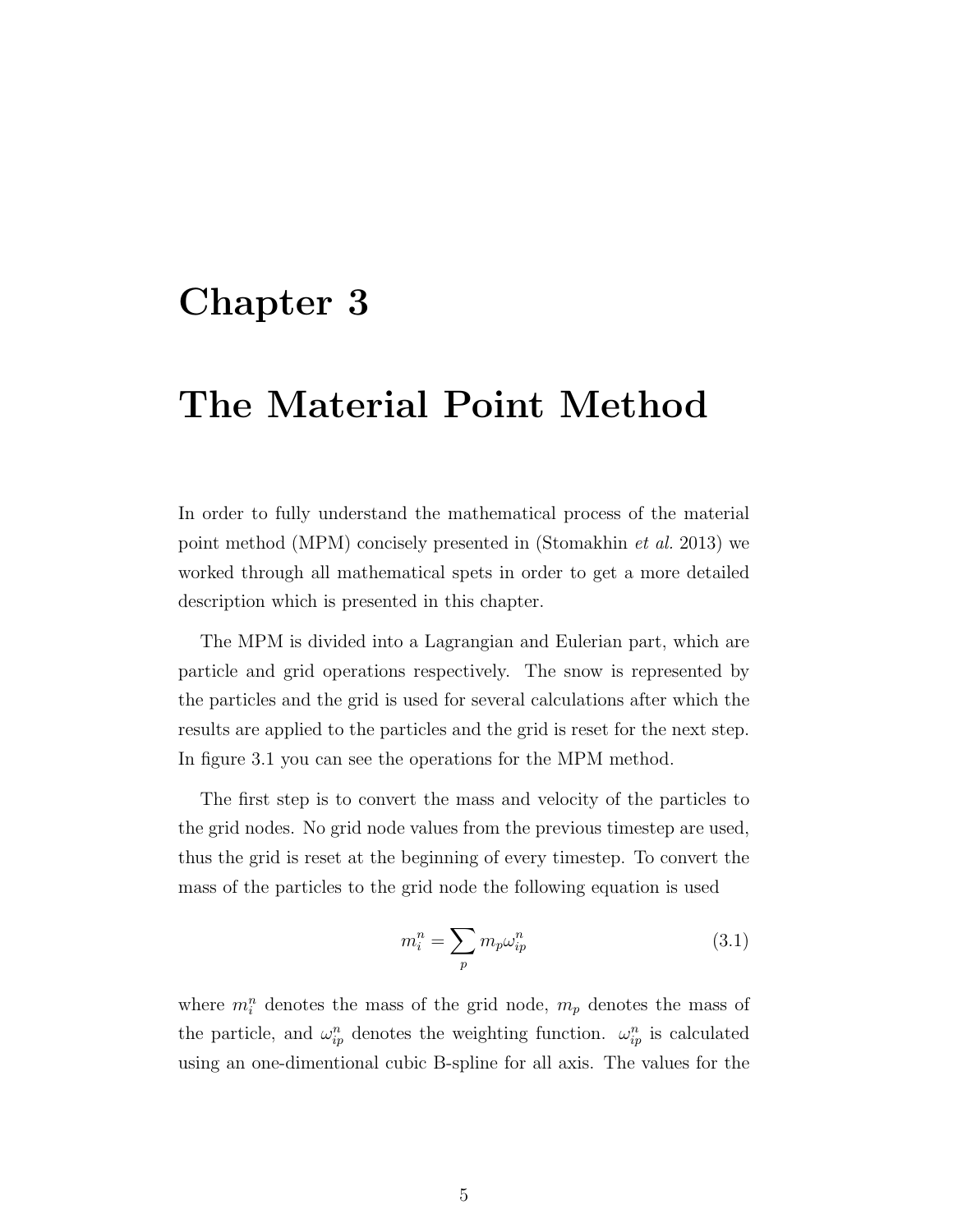<span id="page-9-0"></span>

Figure 3.1: Material Point Method [\(Stomakhin](#page-31-0) et al. [2013\)](#page-31-0)

different axis are multiplied using the following equation:

$$
N_i^h(x_p) = N(\frac{1}{h}(x_p - ih))N(\frac{1}{h}(y_p - ih))N(\frac{1}{h}(z_p - ih))
$$
 (3.2)

where  $N_i^h(x_p) = \omega_{ip}^n$  for a more compact notation,  $i = (i,j,k)$  denotes the grid index,  $x_p = (x_p, y_p, z_p)$  denotes the evaluation position, h is the grid spacing and

$$
N(x) = \begin{cases} \frac{1}{2}|x|^3 - x^2 + \frac{2}{3}, & 0 \le |x| < 1\\ -\frac{1}{6}|x|^3 + x^2 - 2|x| + \frac{4}{3}, & 1 \le |x| < 2\\ 0, & \text{otherwise} \end{cases}
$$
(3.3)

where the input  $x$  denotes the distance between the particle and the grid node.  $x$  is normalized by h so that the weighting function will extent over  $2h$  in all directions. The gradient of the weighting function can be calculated as

<span id="page-9-1"></span>
$$
N_{ix}^{h} = \delta N(x)N(y)N(z)
$$
  
\n
$$
N_{iy}^{h} = N(x)\delta N(y)N(z)
$$
  
\n
$$
N_{iz}^{h} = N(x)N(y)\delta N(z)
$$
\n(3.4)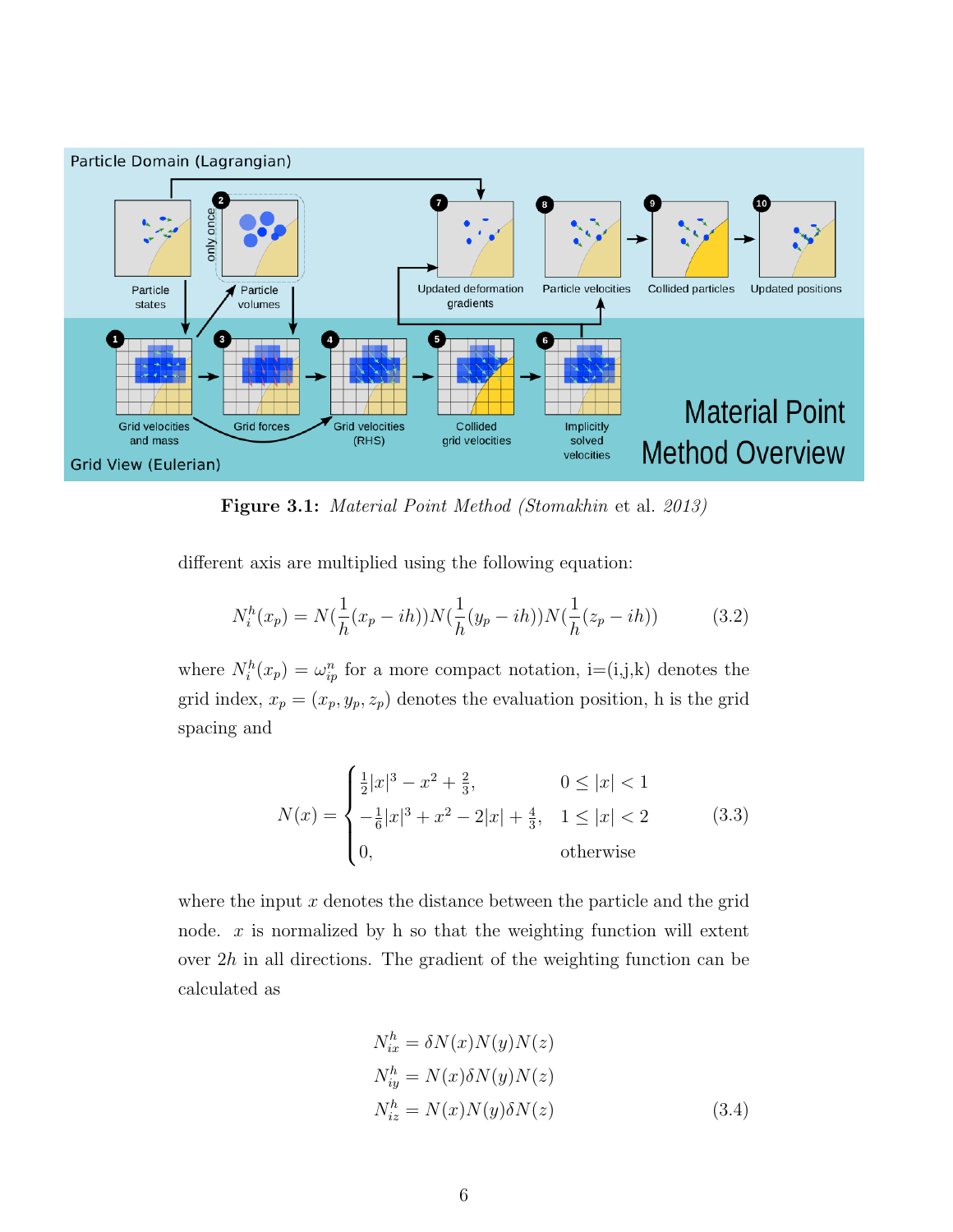where

$$
\delta N(x) = \begin{cases} \frac{3}{2}x^2 - 2|x|, & 0 \le |x| < 1\\ -\frac{1}{2}x^2 + 2|x| - 2, & 1 \le |x| < 2\\ 0, & \text{otherwise} \end{cases}
$$
(3.5)

and  $\nabla \omega_{ip} = \nabla N_i^h(x_p) = N_{ix}^h N_{iy}^h N_{iz}^h$ . This will be used in later steps.

Using the result of formula [3.1](#page-8-1) the grid node velocity is calculated by the following formula

<span id="page-10-1"></span>
$$
v_i^n = \sum_p v_p^n m_p \omega_{ip}^n / m_i^n \tag{3.6}
$$

where  $v_p^n$  denotes the particle velocity.

Only for the first timestep the initial particle densities and volumes are calculated. The density of a cell can be estimated with  $m_i^0/h^3$  this can be weighted back to the particle using the following equation

<span id="page-10-2"></span>
$$
\rho_p^0 = \sum_i m_i^0 \omega_{ip}^0 / h^3 \tag{3.7}
$$

The particle initial particle volume can then be calculated as

<span id="page-10-3"></span>
$$
V_p^0 = m_p / \rho_p^0
$$
 (3.8)

For the next and third step the deformation gradient F is used. F is split in an elastic  $F_E$  and plastic  $F_P$  part so that  $F = F_E F_P$ . The elastic part is the reversible type of deformation. It deforms the object, but when it's removed the object can still return to it's original form. The plastic part is the irreversible type of deformation. This deformation is applied after the elastic deformation has reached a certain threshold. Grid forces are calculated using equation

<span id="page-10-0"></span>
$$
f_i(\hat{x}) = -\sum_p V_p^n \sigma_p \nabla \omega_{ip}^n \tag{3.9}
$$

where  $V_p^n = J_p^n V_p^0$ ,  $J_p = detF_p$ ,  $\nabla \omega_{ip}^n$  denotes the weighting gradient as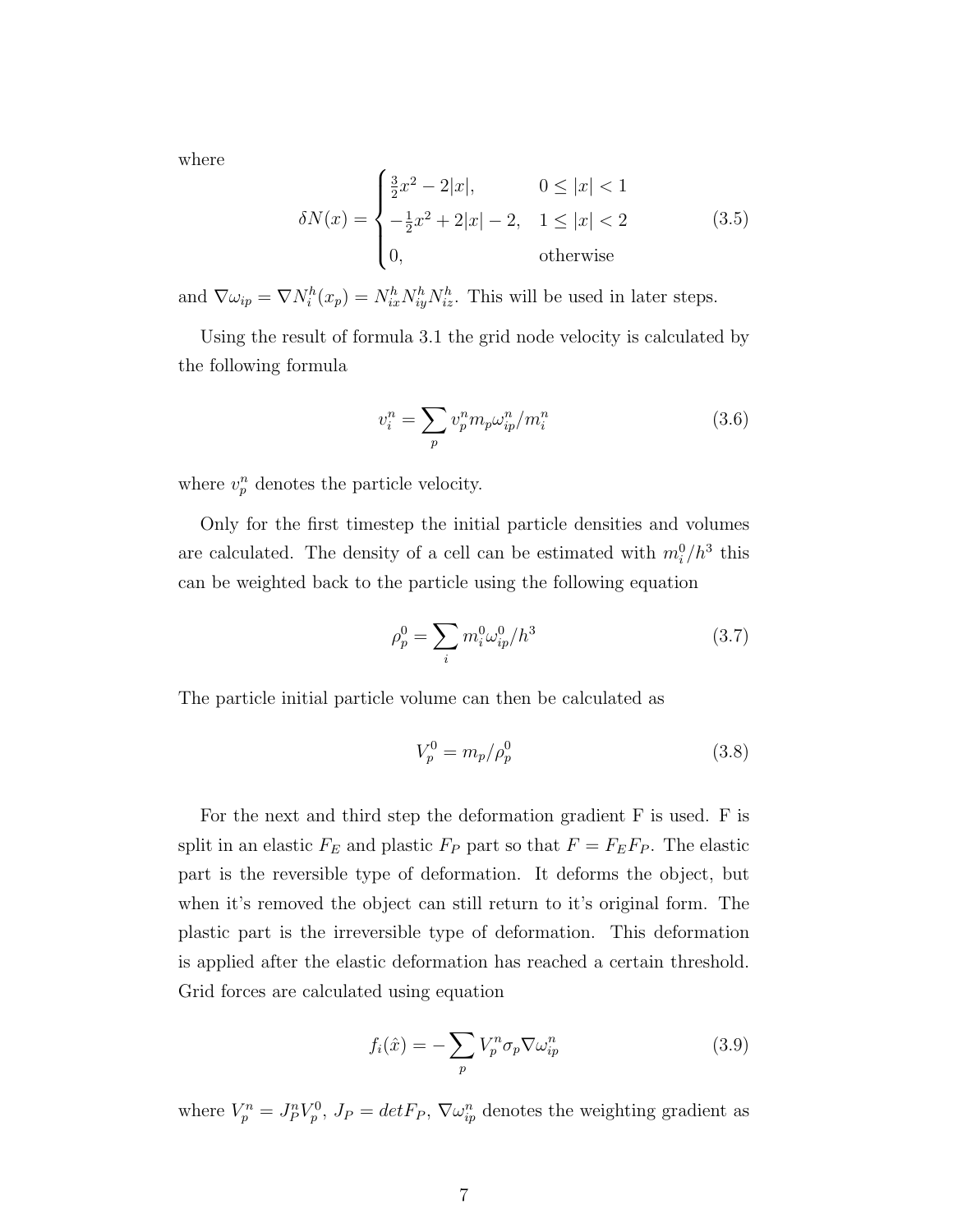in equation [3.4,](#page-9-1) and

<span id="page-11-1"></span><span id="page-11-0"></span>
$$
\sigma_p = \frac{1}{J_p^n} \frac{\partial \Psi}{\partial F_E} (\hat{F}_{Ep}(\hat{x}), F_{Pp}^n) (F_{Ep}^n)^T
$$
\n(3.10)

which can be derived to

$$
\sigma_p = \frac{2\mu(F_{Pp})}{J_p^n} (F_{Ep} - R_{Ep}) F_{Ep}^T + \frac{\lambda(F_{Pp})}{J_p^n} (J_{Ep} - 1) J_{Ep} I \tag{3.11}
$$

where  $J_E = detF_E$ ,  $F_E = R_E S_E$  by the polar decomposition, and

$$
\mu(F_P) = \mu_0 e^{\xi(1 - J_P)} \text{ and } \lambda(F_P) = \lambda_0 e^{\xi(1 - J_P)} \tag{3.12}
$$

where  $\xi$  denotes the hardening coefficient,  $\lambda_0$ , and  $\mu_0$  are the initial Lamé coefficients. The first Lamé coefficient is calculated as

<span id="page-11-2"></span>
$$
\lambda_0 = \frac{E_0 v}{(1+v)(1-2v)}\tag{3.13}
$$

where v denotes the poisson's ratio which is set to 0.2, and  $E_0$  the Initial Young's modulus which is set to  $1.4 \times 10^5$ . The second Lamé coefficient is calculated as

<span id="page-11-3"></span>
$$
\mu_0 = \frac{E_0}{2(1+v)}\tag{3.14}
$$

 $\hat{F}_{Ep}(\hat{x})$  can be calculated as

$$
\hat{F}_{Ep}(\hat{x}) = (I + \sum (\hat{x}_i - x_i)(\nabla \omega_{ip}^n)^T) F_{Ep}^n \tag{3.15}
$$

but in the paper they set  $\hat{x}_i = x_i$  for equation [3.9,](#page-10-0) which results in  $\hat{F}_{Ep}(\hat{x}) = F_{Ep}^n$ .

The force is then used to update the velocities on the grid nodes for step four with the following equation

<span id="page-11-4"></span>
$$
v_i^* = v_i^n + \Delta t \frac{1}{m_i} f_i^n \tag{3.16}
$$

To include the gravity in this equation  $f = f + gm$  is applied after the force is calculated.

For the fifth step the temporary grid node velocity is updated with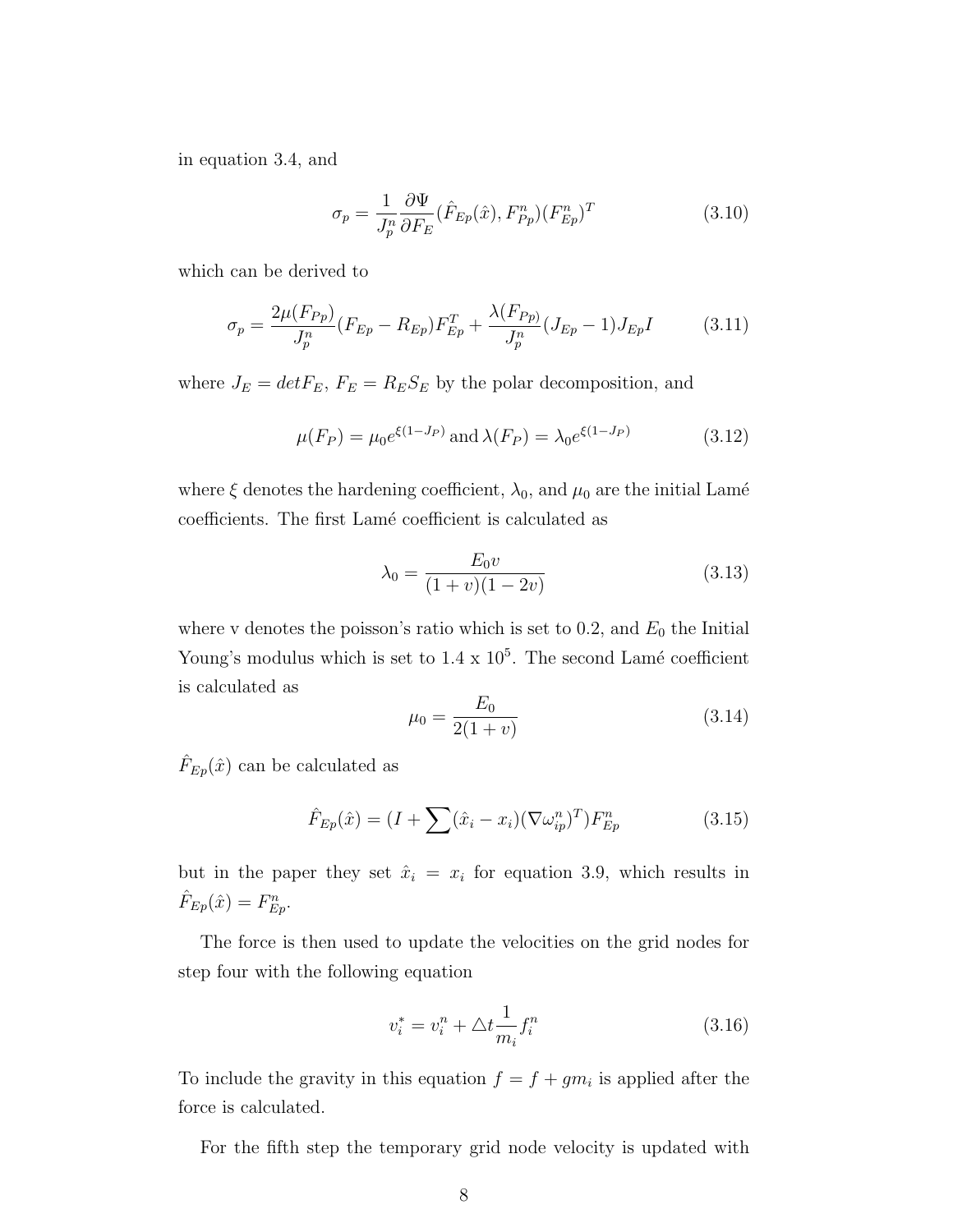the grid-based body collision. First the grid velocity  $v$  is converted to the reference frame of the collision object by

$$
v_{rel} = v - v_{co} \tag{3.17}
$$

where  $v_{rel}$  denotes the velocity of the grid or particle transformed into the reference frame of the collision object, and  $v_{co}$  denotes the velocity of the collision object. If the object does not have a velocity  $v_{rel} = v$ . If the bodies are separating no collision is applied, this is true when

<span id="page-12-0"></span>
$$
v_n = v_{rel}\dot{n} \ge 0\tag{3.18}
$$

If equation [3.18](#page-12-0) is false the collision is calculated as

$$
v_t = v_{rel} - nv_n \tag{3.19}
$$

where  $v_t$  denotes the tangential portion of the relative velocity. If the snow has to stick to the object  $v'_{rel} = 0$ . Otherwise dynamic friction is applied and

$$
v'_{rel} = v_t + \mu v_n v_t / ||v_t|| \tag{3.20}
$$

where  $\mu$  denotes the friction coefficent, and  $||v_t||$  is the length of  $v_t$ . The velocity is then transformed back with

$$
v' = v'_{rel} + v_{co}
$$
 (3.21)

With this updated velocity the implicit integration is performed as the sixth step. Initially this was just an explicit step making  $v^*$  the new node velocity. The method used for the implicit step is the conjugate residual method, which is outlined in algorithm [1.](#page-13-0)

This loop continues until the residual  $r$  falls below a certain threshold or the maximum amount of loops is reached. At the beginning of the implicit step  $\hat{F}_{Ep}$ ,  $\hat{R}_{Ep}$ , and  $\hat{S}_{Ep}$  are calculated by

$$
\hat{F}_{Ep} = (I + \triangle t \nabla v_i^{n+1}) F_{Ep} \tag{3.22}
$$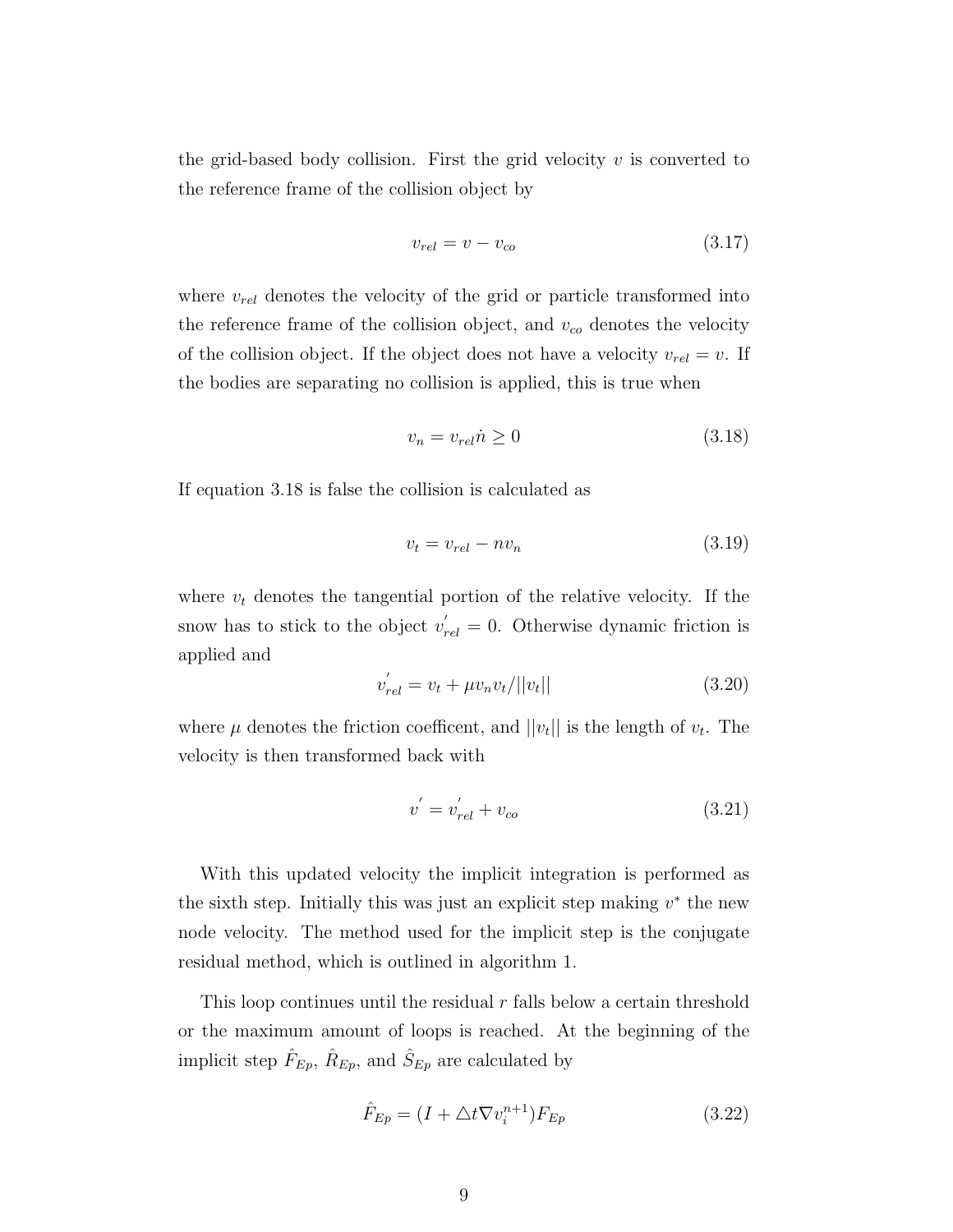$v_0=v^*$  $r_0 = v_0$ calculate Ar  $r_0 = v_0 - Ar_0$  $p_0 = r_0$ compute Ar  $Ap_0 = Ar_0$ **for**  $i \leq$  max number of loops or r small enough **do**  $\alpha_i = \frac{r_i^T A r_i}{A n_i^T A r_i}$  $\alpha_i = \frac{\overline{A p_i^T A p_i}}{p_{i+1} = v_i + \alpha_i p_i}$  $r_{i+1} = r_i - \alpha_i Ap_i$  $\beta_i = \frac{r_{i+1}^T A r_{i+1}}{r^T A r_i}$  $r_i^T A r_i$  $p_{i+1} = r_{i+1} + \beta_i p_i$  $Ap_{i+1} = Ar_{i+1} + \beta_i Ap_i$  $k = k + 1$ end

Algorithm 1: Conjugate Residual Method

<span id="page-13-0"></span>where the velocity gradient  $\nabla v_p^{n+1}$  is calculated by

$$
\nabla v_p^{n+1} = \sum_i v_i^{n+1} (\nabla \omega_{ip}^n)^T
$$
\n(3.23)

and  $\hat{F}_{Ep} = \hat{R}_{Ep} \hat{S}_{Ep}$  by the polar decomposition.

To compute Ar for the implicit update, first  $\delta F_{Ep}$  is computed by

$$
\delta F_{Ep} = \sum_{p} \Delta tr \nabla (\omega_{ip}^{n})^T F_{Ep}^{n} \tag{3.24}
$$

and the derivative of the grid node force is calculated as

$$
\delta f = -\sum_{p} V_p^0 A_p (F_{Ep}^n)^T \nabla \omega_{ip}^n \tag{3.25}
$$

where  $A_p$  is calculated by

$$
A_p = 2\mu(\delta F_{Ep} - \delta R_{Ep}) + \lambda J_{Ep} F_{Ep}^{-T} (J_{Ep} F_{Ep}^{-T} : \delta F) + \lambda (J_{Ep} - 1) \delta (J_{Ep} F_{Ep}^{-T})
$$
\n(3.26)

where  $J_{Ep}F_{Ep}^{-T}$  =cofactor  $(F_{Ep})$ , and  $J_{Ep}F_{Ep}^{-T}$ :  $\delta F_{Ep}$  is calculated by

$$
J_{Ep}F_{Ep}^{-T} : \delta F_{Ep} = J_{Ep}F_{Ep}^{-T} \cdot \delta F_{Ep}
$$
 (3.27)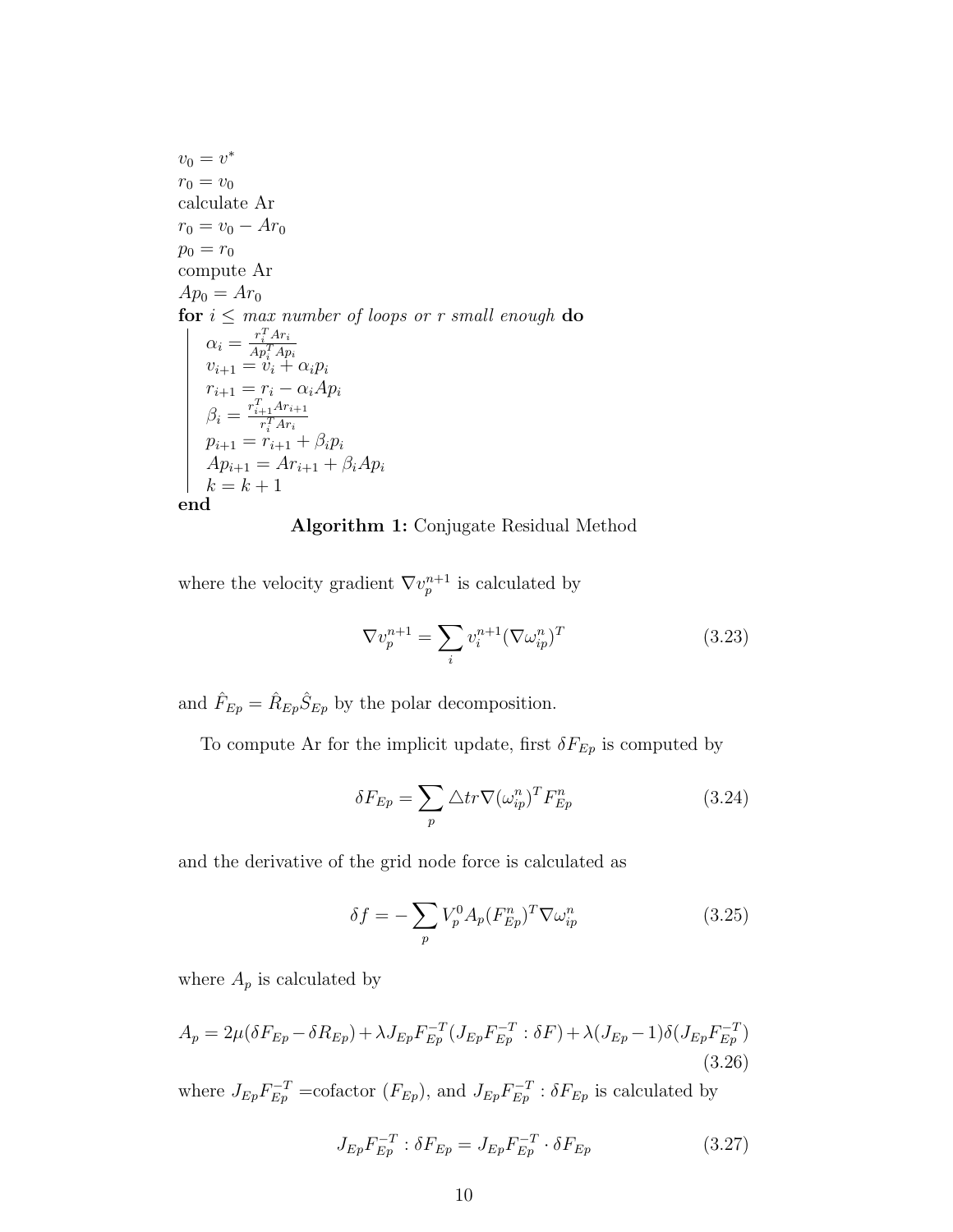$\delta(J_{Ep}F_{Ep}^{-T})$  can be calculated as

$$
\delta(J_{Ep}F_{Ep}^{-T}) = \frac{\partial}{\partial F}(J_{Ep}F_{Ep}^{-T}) : \delta F_{Ep}
$$
\n(3.28)

To solve  $\delta R$  for  $A_p$ ,  $\delta F = \delta RS + R\delta S$  can be derived to

$$
R^T \delta F - \delta F^T R = (R^T \delta R)S + S(R^T \delta R) \tag{3.29}
$$

because  $R^T \delta R$  is skew symmetric there are only three independent values and  $\delta R_{Ep}$  can be solved as

$$
\begin{pmatrix}\nS_{00} + S_{11} & S_{21} & -S_{02} \\
S_{12} & S_{00} + S_{22} & S_{01} \\
-S_{02} & S_{10} & S_{11} + S_{22}\n\end{pmatrix}^{-1}\n\begin{pmatrix}\n(R^T \delta F - \delta F^T R)_{01} \\
(R^T \delta F - \delta F^T R)_{02} \\
(R^T \delta F - \delta F^T R)_{12}\n\end{pmatrix} = \begin{pmatrix}\n\delta R_{01} \\
\delta R_{02} \\
\delta R_{12}\n\end{pmatrix}
$$
\n(3.30)

Which is used to calculate  $\delta R$  as

$$
0 \t \delta R_{01} \t \delta R_{02} - \delta R_{01} \t 0 \t \delta R_{12} - \delta R_{02} \t - \delta R_{012} \t 0
$$
\t(3.31)

so  $\delta R_{Ep} = R_{Ep} (R_{Ep}^T \delta R_{Ep}).$ 

Ar can then be calculated as

$$
Ar = r - \beta \triangle t m_i^{-1} \delta f \tag{3.32}
$$

where  $\beta$  is 0 for explicit,  $\frac{1}{2}$  for trapezoidal, and 1 for backward Euler.

The grid node velocity is then used to update the particles. First of all by updating the deformation gradient and it's elastic and plastic part. The deformation gradient for each particle is updated by

$$
F_p^{n+1} = (I + \Delta t \nabla v_p^{n+1}) F_p^n \tag{3.33}
$$

To see what part of the deformation gradient is Elastic and what part is Plastic the elastic deformation gradient is temporary defined by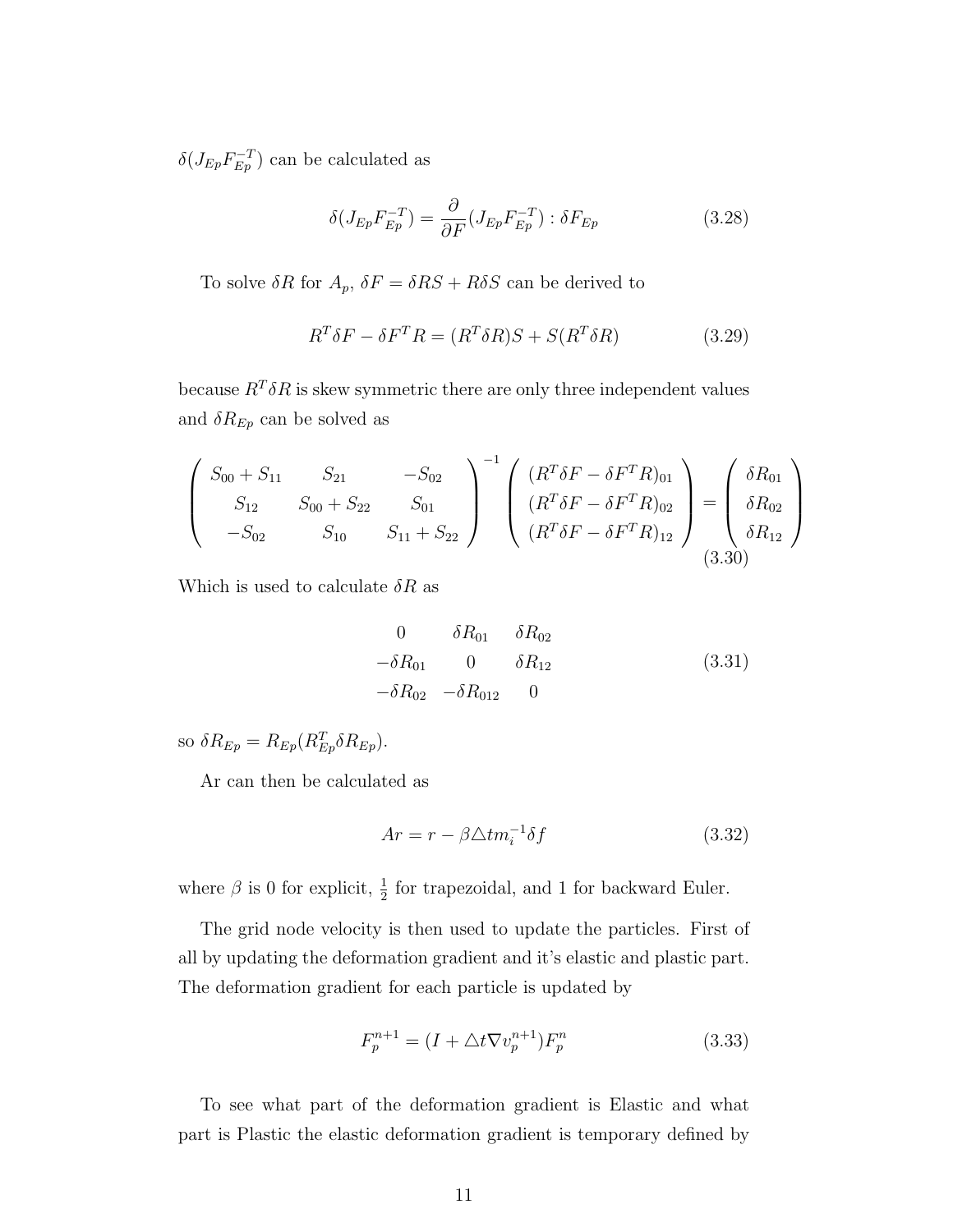$\hat{F}_{Ep}^{n+1} = (I + \triangle t \nabla v_p^{n+1}) F_{Ep}^n$ . Initially attributing all the changes to the elastic part of the deformation gradient. Which is then used to compute the singular value decomposition  $\hat{F}_{Ep}^{n+1} = U_p \hat{\Sigma_p} V_p^T$  the singular values are then clamped  $\Sigma_p =$  clamp  $(\Sigma_p, [1 - \hat{\theta}_c, 1 + \theta_s])$ . With this clamped value the new plastic and elastic components of the deformation gradient are computed by

$$
F_{Ep}^{n+1} = U_p \Sigma_p V_p^T \text{and} F_{Pp}^{n+1} = V_p \Sigma_p^{-1} U_p^T F_p^{n+1}
$$
 (3.34)

 $F_p^{n+1} = F_{Ep}^{n+1} F_{Pp}^{n+1}$  should always be true.

The particle velocity is updated using part flip and part pic update using the following equation

<span id="page-15-0"></span>
$$
v_p^{n+1} = (1 - \alpha)v_{PLCp}^{n+1} + \alpha v_{FLIPp}^{n+1}
$$
 (3.35)

where  $v_{PICp}^{n+1} = \sum_i v_i^{n+1} \omega_{ip}^n$  and  $v_{FLIPp}^{n+1} = v_p^n + \sum_i (v_i^{n+1} - v_i^n) \omega_{ip}^n$  with  $\alpha$ set to 0.95. A second collision step is performed using  $v_p^{n+1}$ .

For the last step the particle positions are updated using the following equation

$$
x_p^{n+1} = x_p^n + \triangle t v_p^{n+1}
$$
\n(3.36)

In short:

- 1. Transfer the particle mass and velocity to the grid nodes
- 2. Compute the initial particle volumes and densities. Only for the first timestep.
- 3. Compute the forces on the grid nodes.
- 4. Update the grid velocities with the force.
- 5. The grid based body collision.
- 6. The implicit or explicit update.
- 7. Update the particle elastic and plastic deformation gradient.
- 8. Update the particle velocities with FLIP and PIC.
- 9. Particle body collision.
- 10. Update the particle position.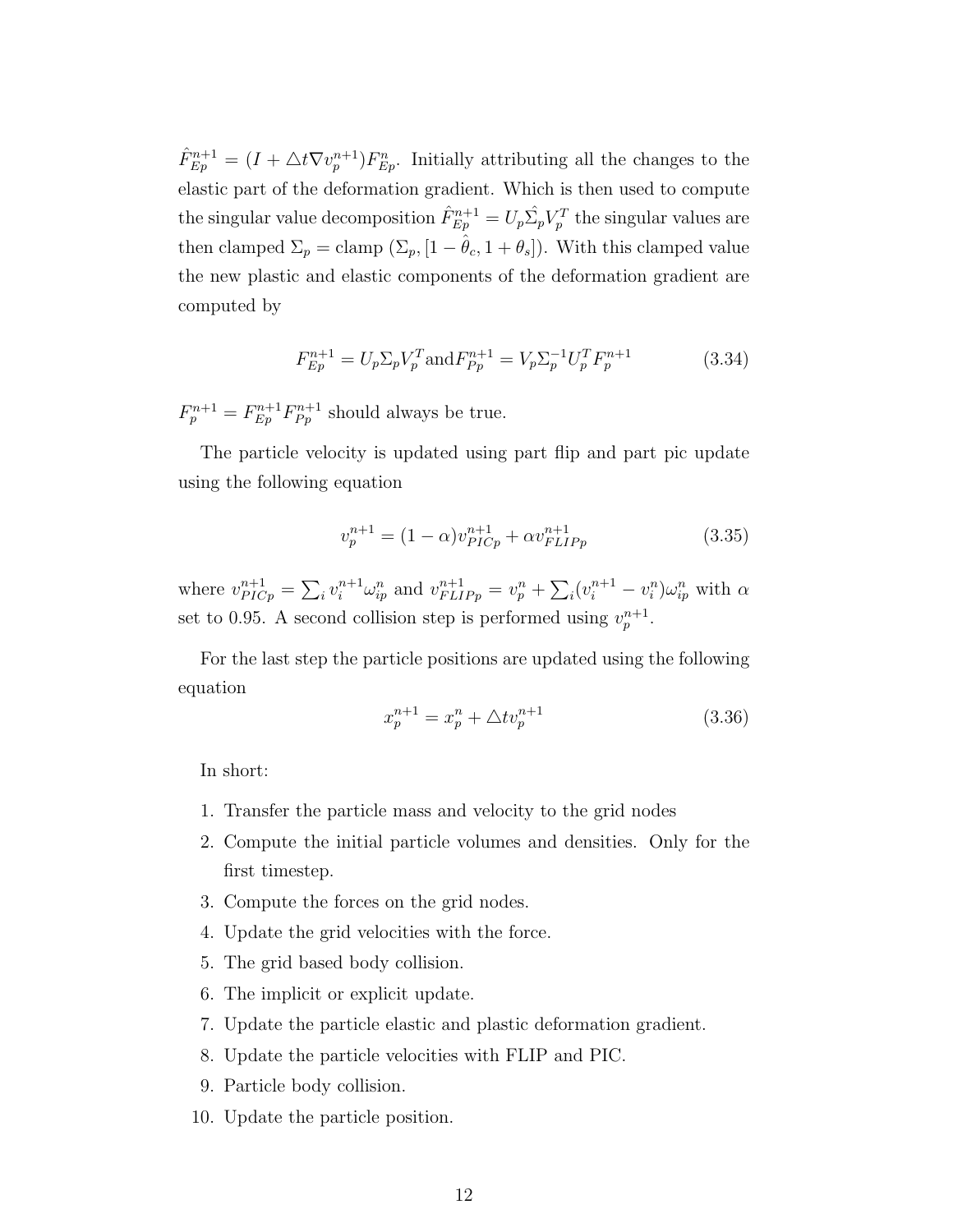All steps except the second one are repeated during the following time steps.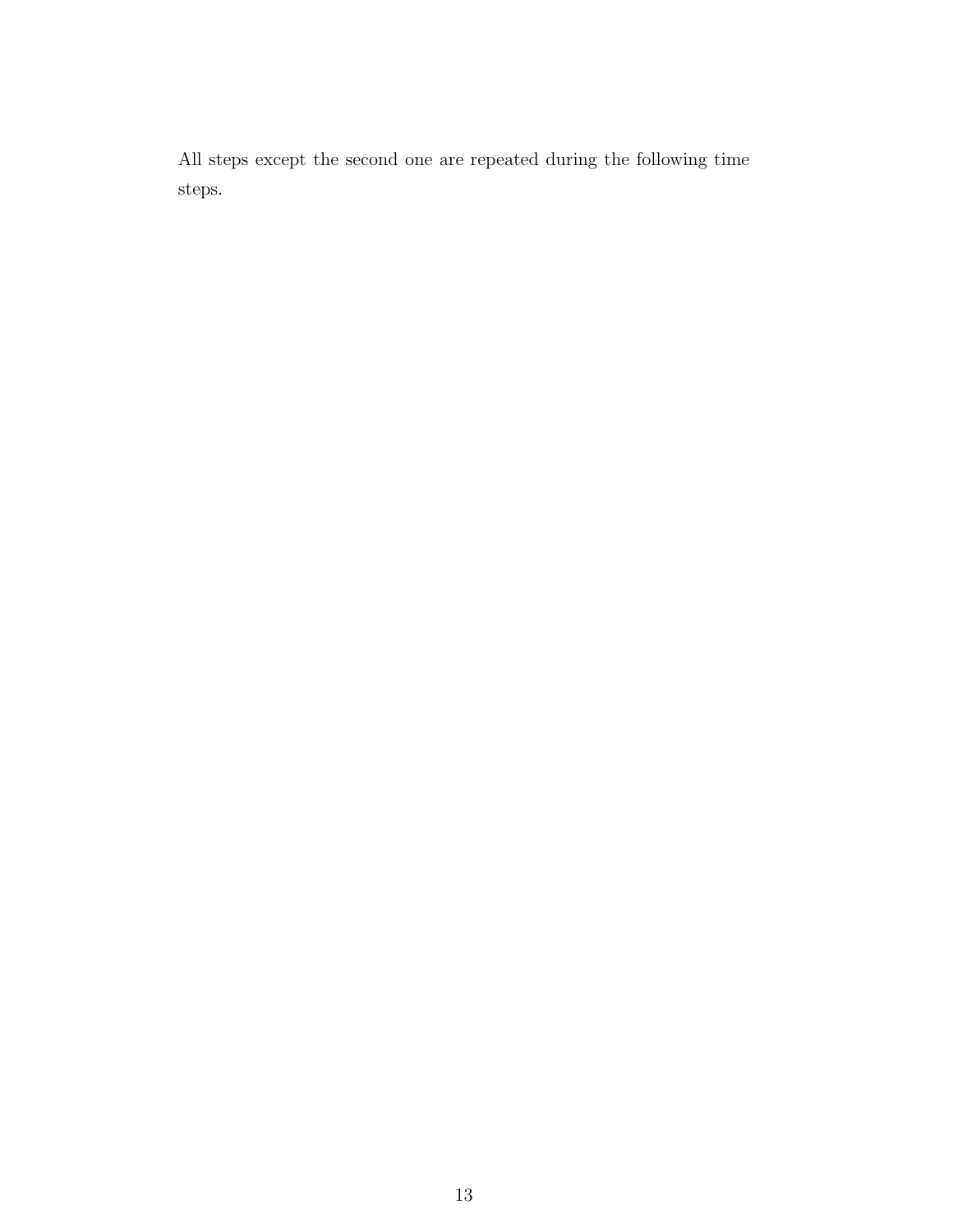### <span id="page-17-0"></span>Chapter 4

# Applications & results

The goal of this project was to recreate the paper by [\(Stomakhin](#page-31-0) *et al.*) [2013\)](#page-31-0) where they simulate snow dynamics using the material point method (MPM). C++ was chosen as the programming environment, because it was the main programming language of this course and had all the abilities necessary for this project. The main challenge this paper posed was it's mathematical complexity. Understanding and being able to transfer the mathematics into code was the most import part of the process. The visual part was not a main development focus of the project therefore the data was exported and the scene was rendered in Houdini.

#### <span id="page-17-1"></span>4.1 Development

At the start of the simulation the particles are placed within a certain area, and the mass, velocity, and volume of each particle is initialized. To distribute the particles evenly, but randomly in a sphere the flowing equation is used

$$
x = r\lambda^{1/3}\sqrt{1 - u^2} \cos(\phi)y = r\lambda^{1/3}\sqrt{1 - u^2} \sin(\phi)z = r\lambda^{1/3}u \qquad (4.1)
$$

where r denotes the radius of the sphere,  $\lambda$  denotes a random value between 0 and 1, u denotes a random value between -1 and 1, and  $\phi$ denotes a random value between 0 and  $2\pi$ . As can be seen in image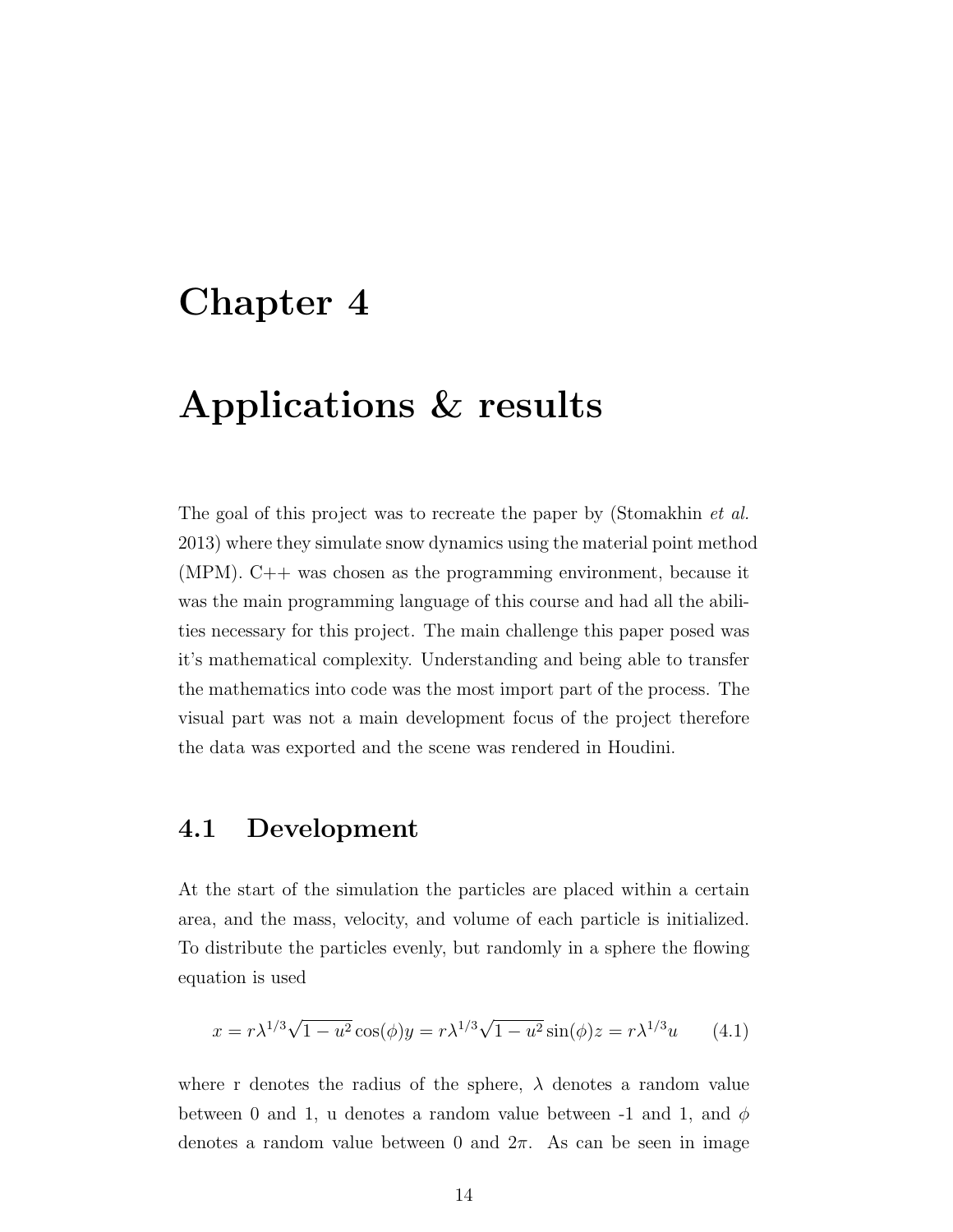[3.1](#page-9-0) the MPM consists of 10 individual steps. The primary goal was to implement all steps of the MPM. Initially the collision steps were not implemented for simplicity and the time integration was made explicit instead of semi-implicit for the same reason.

For the first step the grid node mass and velocity had to be calculated. This is done by looping over the particles as described by equations [3.1](#page-8-1) and [3.6.](#page-10-1) To keep the amount of loops for the summation to a minimum the outer loop consists of all particles. Since all particle data is needed but not all grid nodes are active. The grid nodes relative to the particles positions are calculated and the current formula is executed. The grid node position relative to the particle position can be found easily, but the other way around finding the particles within the weighting range of the grid node is a challenge.

for  $i \leq$  number particles do



Algorithm 2: Summations

<span id="page-18-0"></span>The second step is only calculated during the first time step. This step calculates the particle density and with the density the volume with equations [3.7](#page-10-2) and [3.8.](#page-10-3) The density function also contains a summation this time over the nodes, but the same algorithm as for step one is used here. Since it loops over all the active grid nodes.

The third step that calculates the grid forces was one of the more difficult steps and required some more research and the mathematics from the technical report. The grid force is calculated by equation [3.9.](#page-10-0)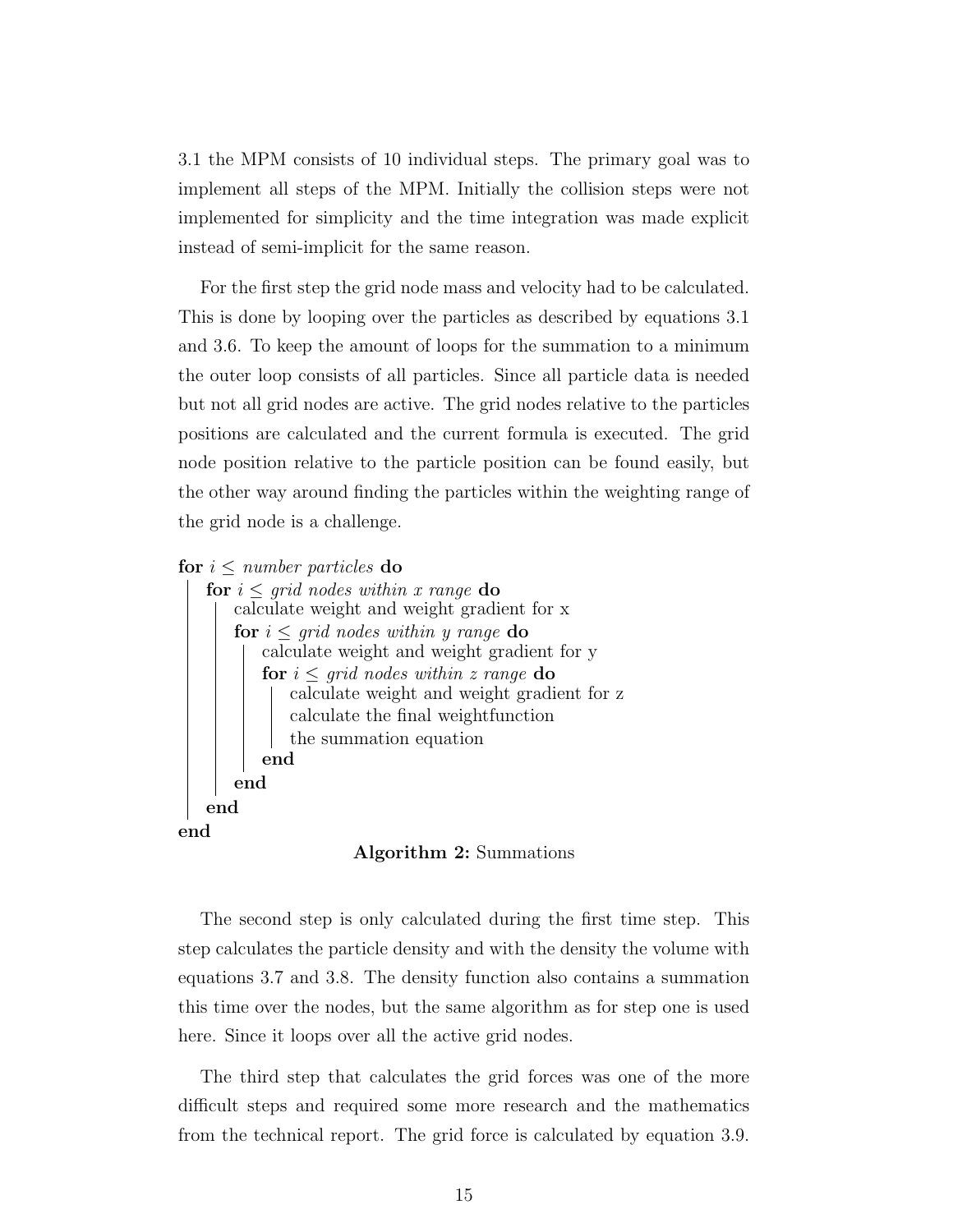The paper provided equation [3.10](#page-11-0) which could not directly be used for the code. The derivative was provided by the technical document and resulted in [3.11.](#page-11-1) For the decomposition the Eigen library was used. This library does not have a function for polar decomposition, but has one to calculate the singular value decomposition. Which is given as  $F_E = U \sigma W^*$ .  $R_E$  and  $S_E$  can be calculated by  $R_E = W V^T$  and  $S_E =$  $VSV<sup>T</sup>$ . How to calculate  $\lambda_0$  and  $\mu_0$  was not explained in the paper and some research had to be done to find the correct formula's. Which are described by equation [3.13](#page-11-2) and [3.14](#page-11-3) in chapter [3.](#page-8-0)

All values for the fourth step which is calculated by equation [3.16,](#page-11-4) were already calculated in previous steps so the temporary velocity could be calculated with ease. In the paper [\(Stomakhin](#page-31-0) et al. [2013\)](#page-31-0) they do not mention the gravity in this equation. Without the gravity force integrated the snowball stays at the same position. The equation

$$
f = f_i^{int} + f_i^{ext} \tag{4.2}
$$

as described by [\(Steffen](#page-30-7) *et al.* [2008\)](#page-30-7). Where  $f^{int}$  is the internal force calculated by equation [3.9,](#page-10-0) and  $f^{ext}$  the external force calculated by  $f^{ext} = m_i g.$ 

Step five was not implemented immediately after step four, but later on because it seemed less important at the moment. But without this step it is difficult to show the capabilities of the MPM. The snow was falling, but without the collision the effect of the elastic and plastic forces could not be observed. For the collision first only a ground plane was chosen, because it was the easiest to implement and the effect of a snowball falling apart could be shown. During the final stages the ground plane was expanded to a box so that the grid would not get to big. The formula for the grid and particle collision is the same and the first step is to check is to see if the particle or grid node is inside or on the object's surface. A sticky impulse can be applied to let the snow stick to the surface. Also the object can be given a velocity which is not implemented yet. For both the grid node and particle the input to the collision function is their new velocity.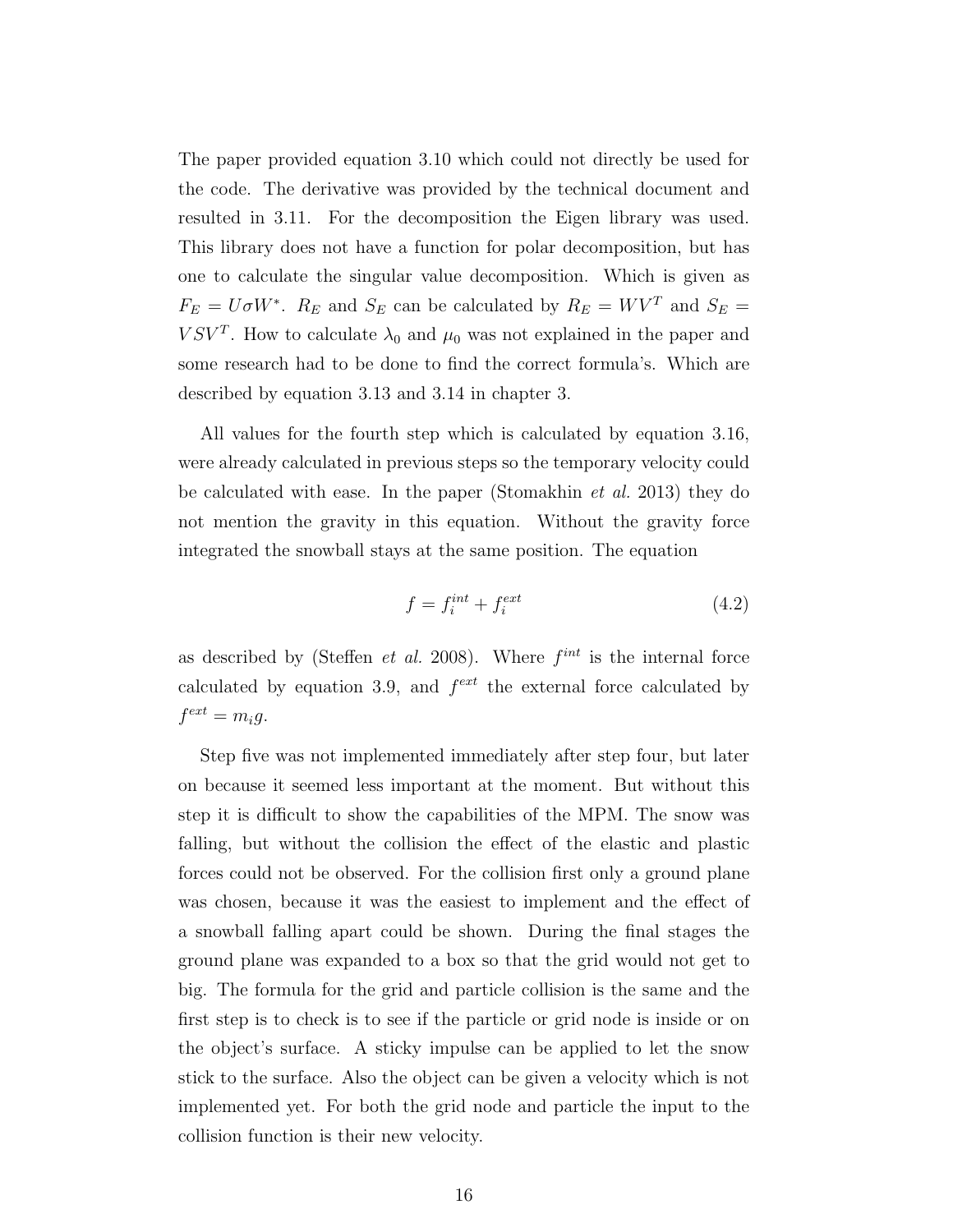Step six was the implicit integration. In case the explicit integration is used the temporary velocity became the new velocity. In the code the new velocity was not assigned to be the velocity after this step but after step eight because the new and old velocity where both still needed in steps seven and eight. The implicit integration was implemented last. This was done because the program could work without it, but would improve from the implicit integration. Thus if there was time left at the end it could still be implemented. Next to the computation of the grid force the implicit update was the most challenging. In algorithm [1](#page-13-0) the conjugate residual method is described.  $v_0$  is set to be the grid node velocity calculated by equation [3.16.](#page-11-4) The velocity was deemed converged when the residual value was 0.0001 or smaller. This value was determined by testing values between the range of 0.01 and 0.00001. Where 0.0001 converged between 10 and 30 loops like they mention in the paper [\(Stomakhin](#page-31-0) et al. [2013\)](#page-31-0).  $\hat{R}$  and  $\hat{S}$  can be calculated in the same way as  $F = RS$  in step three. Ap provided a bigger challenge. The technical report explained it in more detail, but not all. The mathematics was worked out in chapter [3.](#page-8-0) The matrix calculations for the cofactor and  $\delta(J_{Ep}F_{Ep}^{-T})$  had to be coded, because they could not be calculated by the NGL or Eigen library.

The update of the deformation gradient,seventh step, required some more research in the decomposition and the Eigen library. The Eigen library returns the diagonal values for the singular matrix. These values have to be clamped according to the critical compression and stretch. When the elastic value is clamped the plastic value has to be updated with the inverse of the clamped value. The elastic  $F_{Ep}^{n+1} = U_p \Sigma_p V_p^T$  times plastic  $F_{Pp}^{n+1} = V_p \Sigma_p^{-1} U_p^T F_p^{n+1}$  matrix should be the deformation gradient. This value cannot be compared in the code because the operations by the Eigen library,  $U_p \sum_p V_p^T V_p \sum_p^{-1} U_p^T$  returns a matrix close to the identity matrix, but not exactly the identity matrix.

The eight step was to update the particle velocities this was done with a Particle-in-cell (PIC) and a Fluid-implicit-particles (FLIP) part as equation [3.35.](#page-15-0) This step was quick to implement since the summation parts could be reused from previous code and the equation wasn't that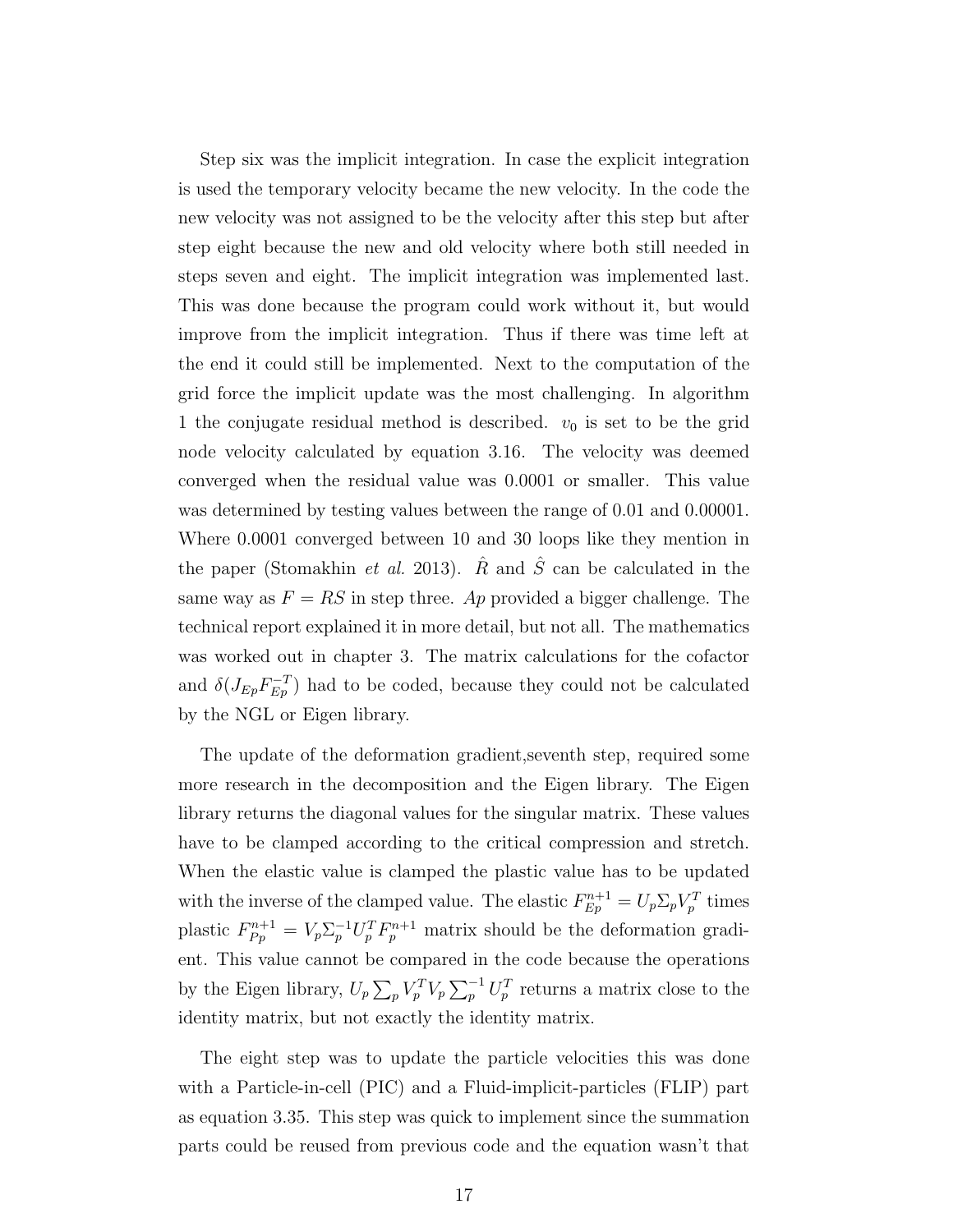difficult.

The particle collision uses the same equations as the grid collision. Only now the input is the new particle velocity. Thus once the grid collision was integrated the particle collision could be implemented fairly easily. The particle collision was one of the two functions that was implemented in the particle class itself.

The last step of the MPM was to update the particle positions using the particle velocity. This step was done in the particle class.

Initially the size of the grid spacing was too big. Which caused some unpredictable effects that looked more like a flocking simulation. According to [\(Stomakhin](#page-31-0) et al. [2013\)](#page-31-0) there should be 4-10 particles per grid cell for the initially packed snow so this was the aim.

Next the code had to be checked for mistakes and missed minuses. The final step was to create a stable simulation. This was done trough trail and error.

Beside the fill algorithm for the sphere an obj file of points can also be imported and simulated as snow.

#### <span id="page-21-0"></span>4.2 Class diagram

In figure [4.1](#page-22-0) you can see the class diagram. For the Particle and Grid class only a few of the more important attributes were added to the class diagram to keep the diagram organized. The class MPM calls all the separate steps of the MPM in the Grid class. The Grid class contains the functions of the MPM that require grid information. It also contains a structure for the grid nodes. The particle class contains all the particle variables and the functions for the particle object collision and to update the particle position. All other particle variables are calculated in the Grid class and then pushes to the Particle class. The class ExportParticleData exports the particle positions to a pointcloud (.ptc) file. It only needs to be called once every certain number of loops, depending on the time step. Since the timestep is always smaller than the time between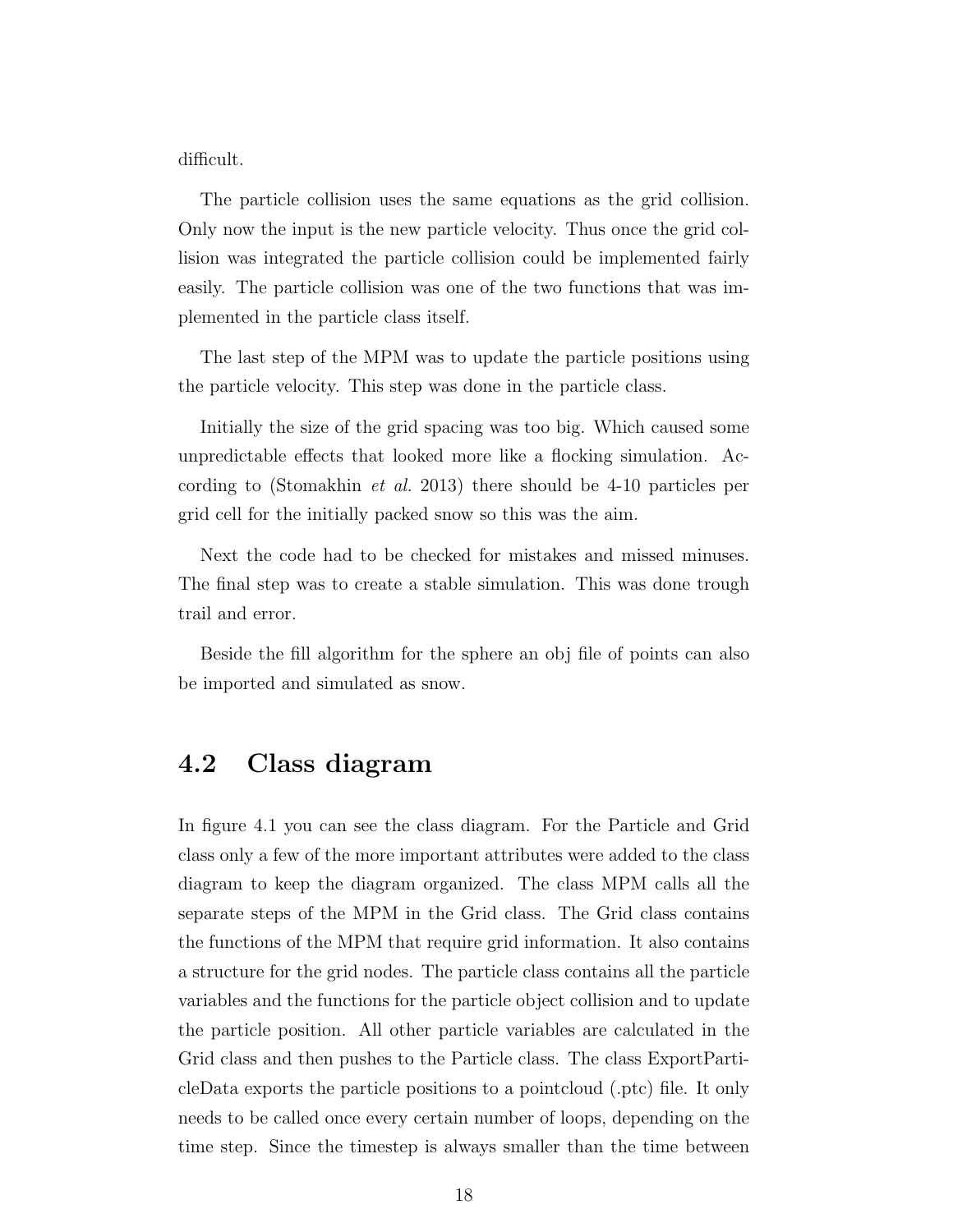<span id="page-22-0"></span>

Figure 4.1: Class Diagram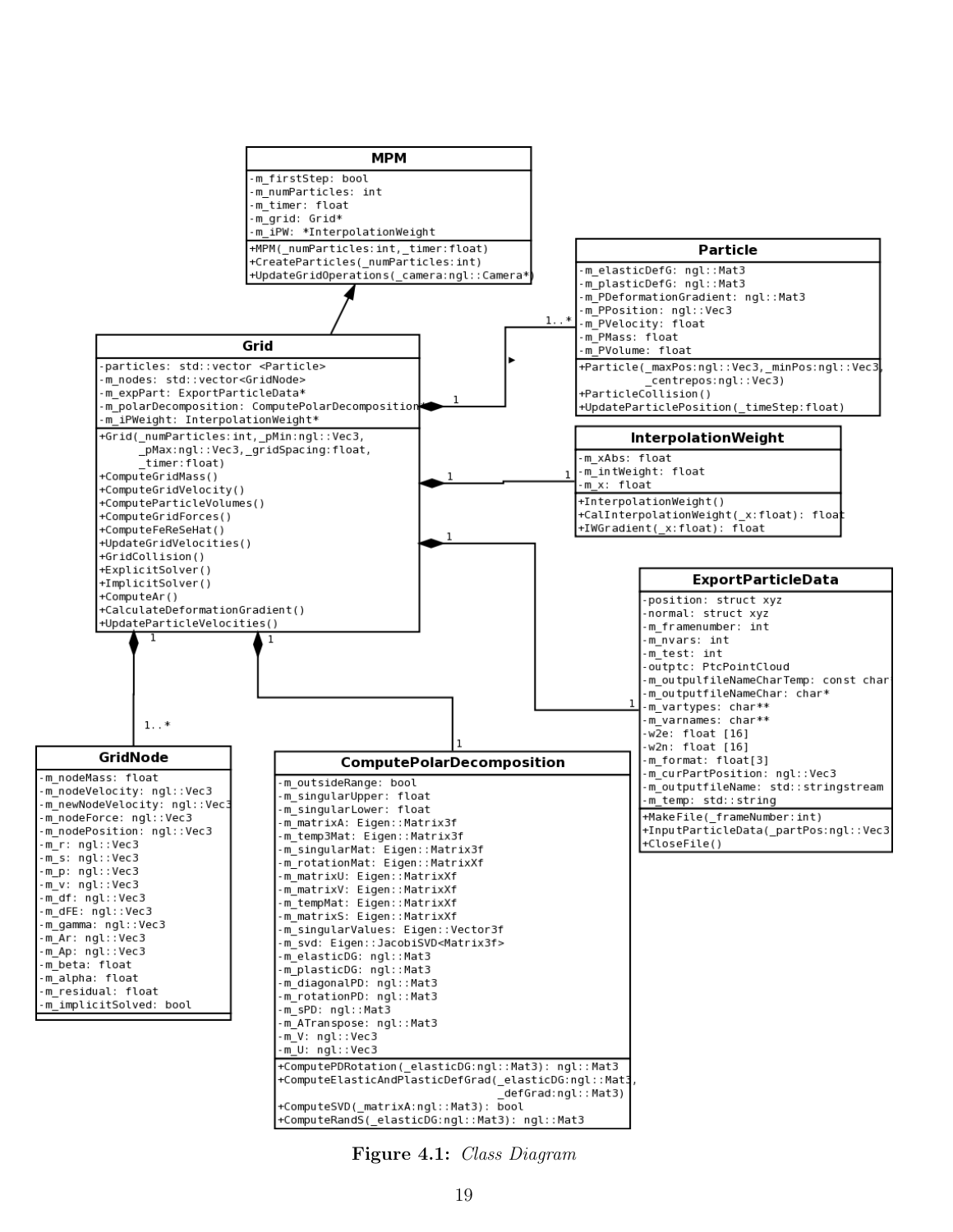frames. The ComputePolarDecomposition class computes the singular value decomposition with the Eigen library and also uses these values to compute the polar decomposition. The InterpolationWeight computes the interpolation weight and weight gradient for the inputted value. It only computes one axis at a time. It's used by the Grid class to calculate the weight or weight derivative for the inputed value. Because of the parallel programming with openMP the variables in this class had to be localized.

#### <span id="page-23-0"></span>4.3 Problems

During the development process several problems were encountered. One of the problems was the mathematics, the wrong implementation or a forgotten minus for the force function gave wrong results. To find and prevent these mistakes the code was reviewed and checked several times.

The distance between the grid nodes and for the weighting function was initially set to two meters instead of the length between two grid nodes. The large distance between the grid nodes caused all particles to be influenced by the same grid nodes. The large distance for the weighting function had the same problem, but it was already an improvement because there were a lot more grid nodes and the weighting function caused the particles to be mainly influenced by the grid nodes closest to them. Thus some strange behaviour of the particles was observed. Since there should be between 4-10 particles per grid cell for the initial packed snow.

The distribution of the particles in the snowball was first done by a normalized random vector times a random number between zero and the radius. This random function was uniform. So for the sphere the density at the edges was lower than at the centre. This caused the snowball to collapse in on itself. If the density is too high or too low the snowball starts behaving wrong and the simulation crashes. In image [4.2\(a\)](#page-24-1) you can see what happens if the particles are packed too densely. The particles are pushed outwards and the surface become unevenly. The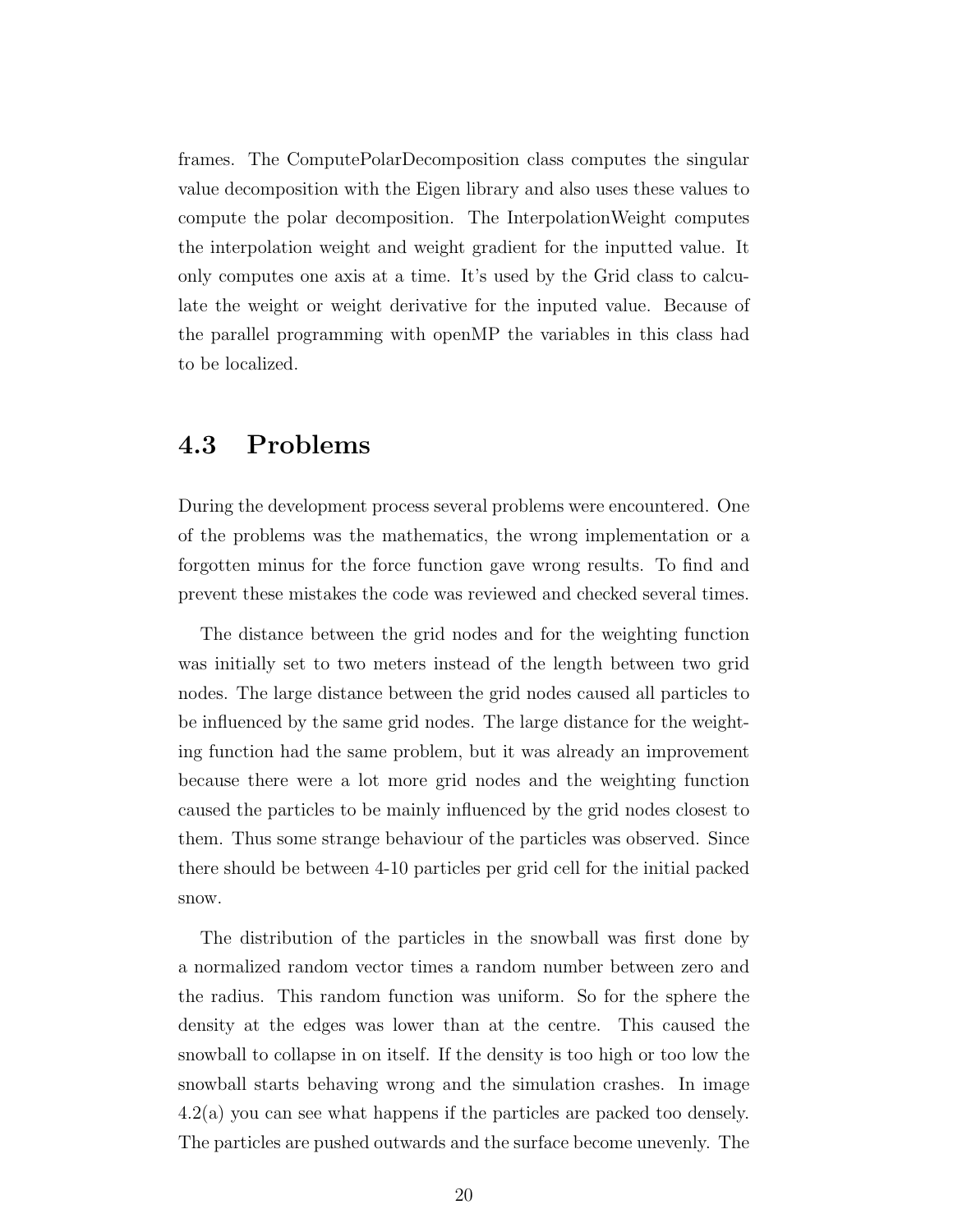<span id="page-24-1"></span><span id="page-24-0"></span>

(a) Density too high



(b) Velocity difference

<span id="page-24-2"></span>

(c) Shear

<span id="page-24-3"></span>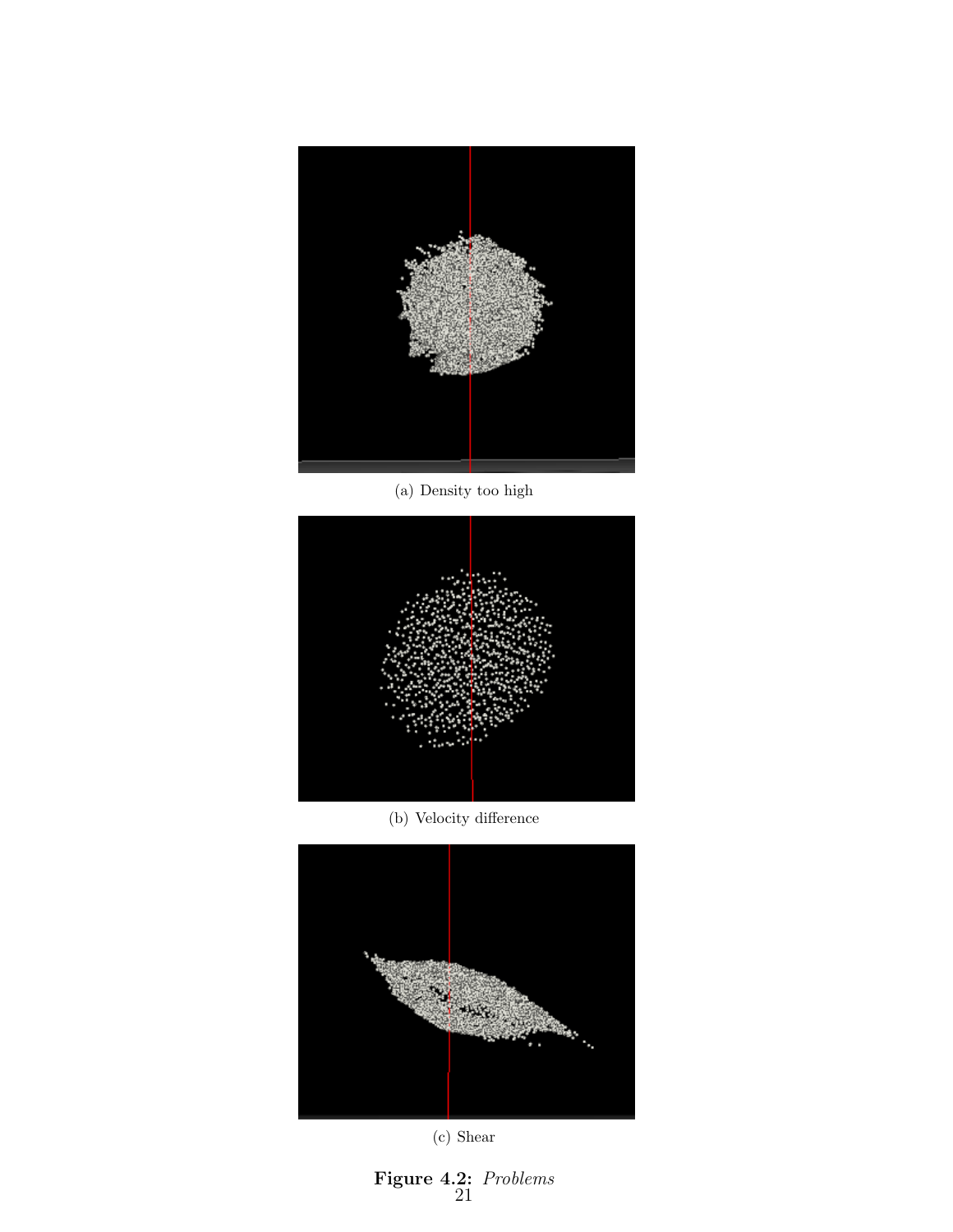paper stated a high number of particles for a simple snowball around  $3x10<sup>5</sup>$ . Which was a too high number for testing and there was not enough time for the final simulations to be done with this amount.

The last and most difficult problem was to get the simulation stable once everything was implemented according to the paper and finding the right timestep and values for all parameters. This problem was not completely solved before the deadline. A lot of different settings for the parameters were tested and can be seen in the video's. The paper gave a number of parameter values, but not all. For example they mention how many particles they use for the snowball simulations, but not what their weight, size, or the distance between the grid nodes are. The code was too slow to be able to run realtime so all tests were simulated and exported to the pointcloud files. Because this took some time for each simulation the debugging and testing was a slow process. For example for the explicit update a timestep of  $10^{-4}$  proved to be unstable so had to be even higher. When the gravity force was applied to the snowball the snowball was compressed in the y axis and one side seemed to fall faster than the other side. This can be seen in image [4.2\(b\).](#page-24-2) To see if the effect would disappear when  $\alpha$  for the PIC and FLIP velocity update was set to 1 so the velocity update was only FLIP and the other way around did not yield any results. The only thing was that when falling the velocity would increase, but after a while it would decrease again before hitting the ground. This effect dissapeared when the velocity update was only FLIP. To narrow down the source of the problem  $\sigma$  was set to the identity matrix. This resulted in the snow finally falling to the ground, but it did not keep it's shape and the snow bounced back up see video FLIP and Gravity. The Cauchy stress  $\sigma$  consisted of a  $\lambda$  and  $\mu$  part. When only  $\lambda$  was used for  $\sigma$  the snow collapsed in on itself and looked more like fluid when it hit the ground, see video OnlyMuAndLamda. When only  $\mu$  was used for  $\sigma$  the shear was observed again, image [4.2\(c\).](#page-24-3) Lower stretch or compression values did not seem to have any effect on this. Increasing the weight and adding an initial velocity to the snowball seemed to have the most realistic effect. The snow did not break apart in chunks, but in the paper it was also mentioned that they added a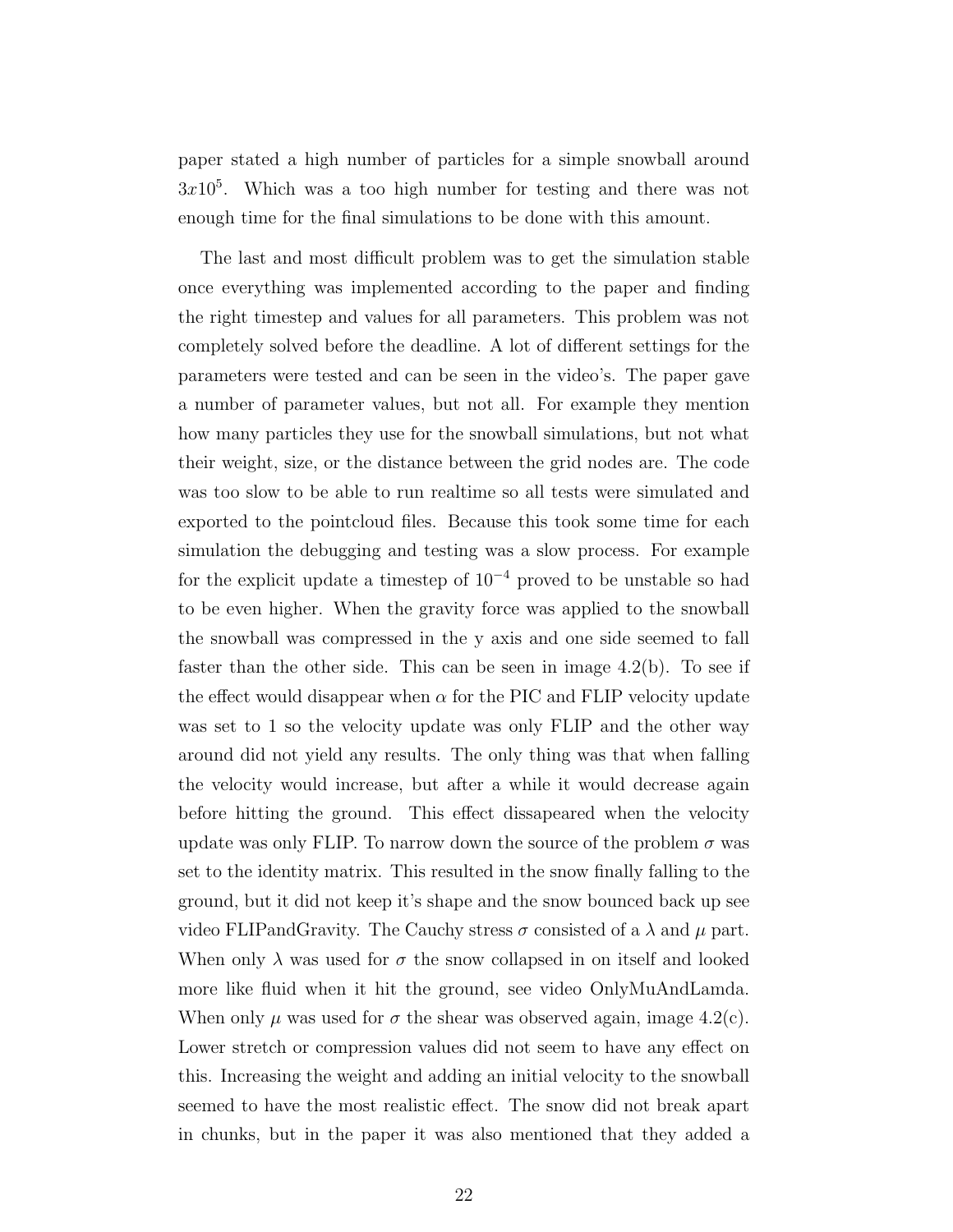noise pattern to get the chunky fracture which was not implemented. As a final test a small snowball was thrown towards a big snowball. In the first few frames you can see the big snowball denting in where the small snowball hits it. But when the two snowballs start falling they start to shear together, see the video TwoSnowballSmash.

#### <span id="page-26-0"></span>4.4 Extension

A few possible improvements and extensions include:

The first improvement would be to get the simulation working like in the paper. Since all steps seem to be implemented correctly one of the improvements could be to made a user interface could be added where the user can load in any mesh and set the different parameters so a lot of different simulations can be run. When a mesh is imported the particles should then be assigned the right mass, corresponding with the initial density, and start velocity. Extensions could be to be able to let the snow melt, or combine it with a snowing method. Or extent the MPM so that it can do more materials than just snow. In [\(Stomakhin](#page-31-3) et al. [2014\)](#page-31-3) the MPM is expanded with a heat function and grid, to simulate heat flow and phase transition. Since the ten MPM steps are roughly the same and an extra step is added to solve the heat equation. The code from this project could be used. At the moment all the snow has to be placed by the user. In the related work several techniques where used to create snow landscapes. Those could be used to transform scenes into snow scenes and then transform the snow mesh into particles so the MPM can be applied for an interactive scene. A snowing simulation which is also based on particles could also be added. Although it does not necessary have to interact with the MPM since it takes a long time for snow to build up.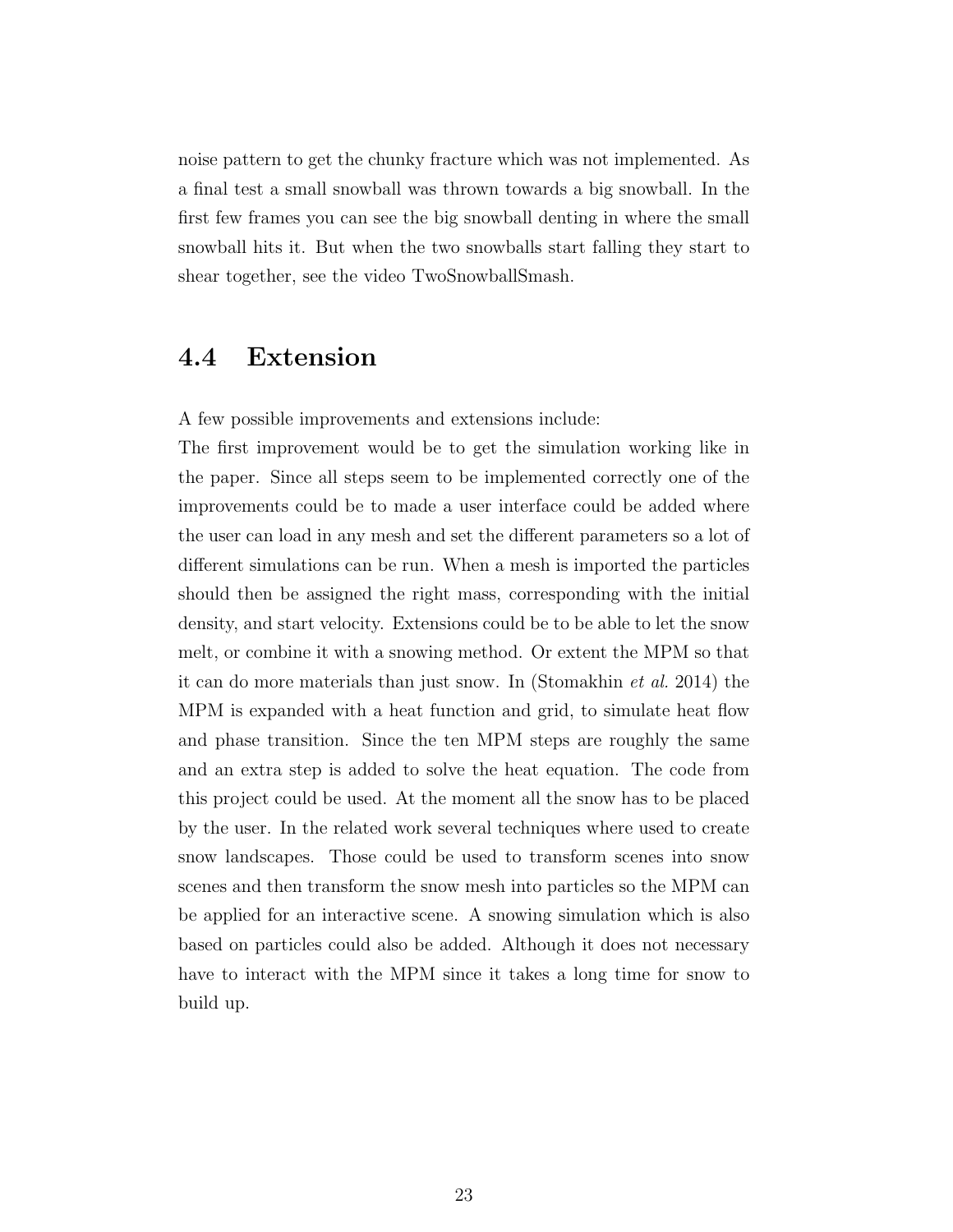<span id="page-27-3"></span><span id="page-27-2"></span>

(a) Snowball drop (b) Snowball smash

<span id="page-27-4"></span>Figure 4.3: Simulation Renders

### <span id="page-27-0"></span>4.5 Efficiency

The amount of particles and grid nodes make the program slow, but the parallel programming increased the speed by more than a factor of 2. The disadvantage of this algorithm is that the time step has to be quite small to achieve a stable simulation. With more time the code could be made more efficient and the parallel programming could be applied to every loop.

#### <span id="page-27-1"></span>4.6 Results

In the end several snowballs were simulated. The different simulations were a snowball dropping without any start velocity, a snowball dropping with a start velocity, a snowball being thrown against the wall, and a smaller snowball being thrown against a larger snowball. Although none of them had the desired effect that was set at the beginning of the project several of the characteristic properties of the MPM and snow can be observed. Two of the snowball scene were rendered out with a volumetric shader in Houdini, image [4.3\(a\)](#page-27-3) and [4.3\(b\).](#page-27-4)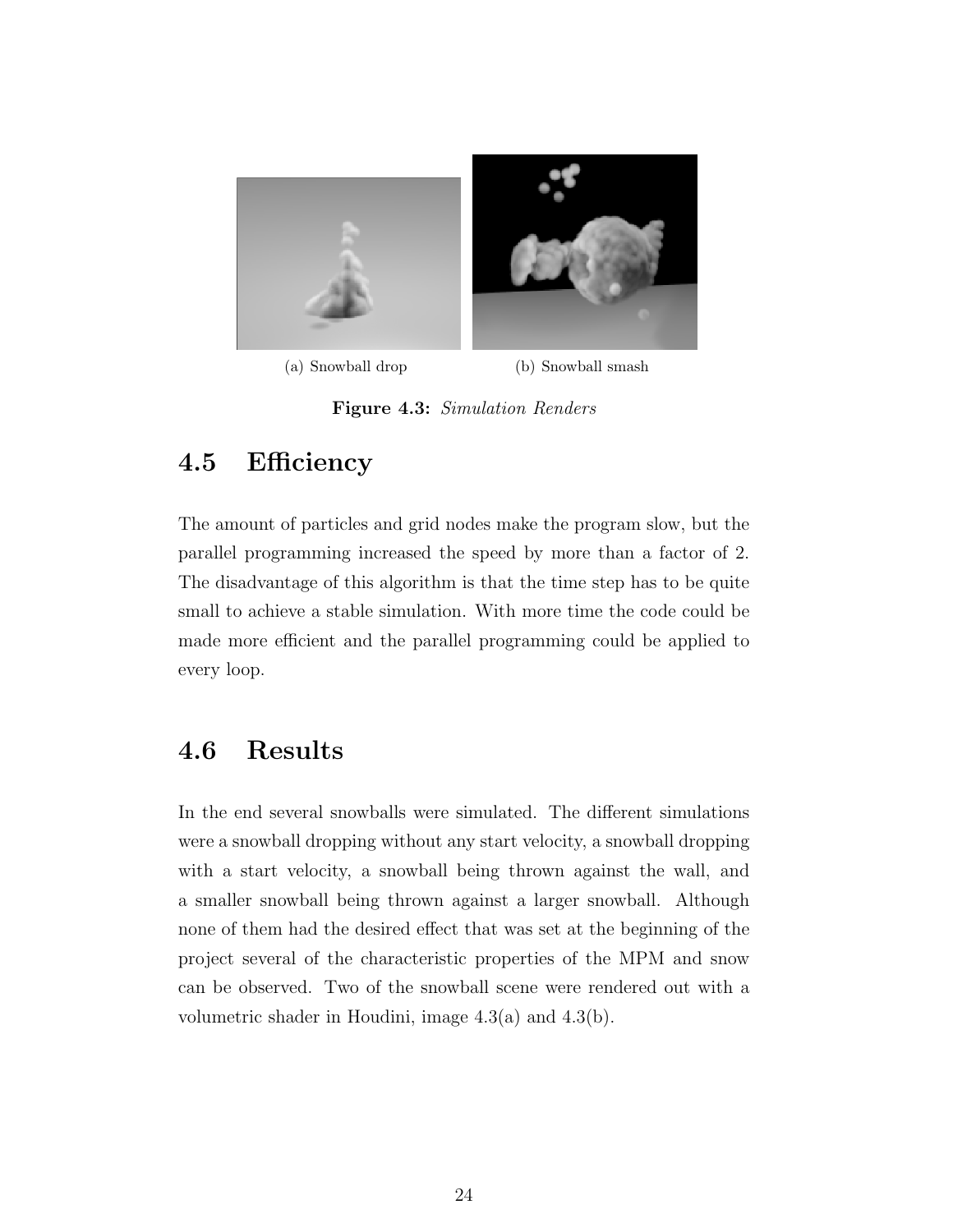### <span id="page-28-0"></span>Chapter 5

# Conclusion

The main goal of this project was to implement and understand the Material Point Method (MPM) for snow as described by Stomakhin, A., et al. (2013). This goal can be split into the understanding of the mathematics, the ability to implement the mathematics, and to get a realistic snow simulation. The goal of understanding all the mathematics was achieved and discussed in depth in chapter [3.](#page-8-0) Some of the steps, like the grid node force and the semi-implicit integration were a challenge. These steps were also the most challenging to implement. Once the algorithm, see algorithm [2,](#page-18-0) that could be used for the different summations, was determined it could be applied in almost every step. This resulted in not having to loop through all the particles per grid node which saves a lot of time.

The goal of a realistic snow simulation was not completely reached. While several of the properties can be observed like when one snowball is thrown towards another snowball the static snowball is pushed back by the force and the snow in the middle where the small snowball hits is pushed back even more. In the scene where no gravity is applied you can see the elastic force returning the snowball to its original shape where the plastic force hasn't broken it. Unfortunately strange behaviour like the shear and a velocity decrease after the snowball has fallen a small distance are still observed. A lot of different solutions were applied, see chapter [4,](#page-17-0) and some made the simulation more realistic none of them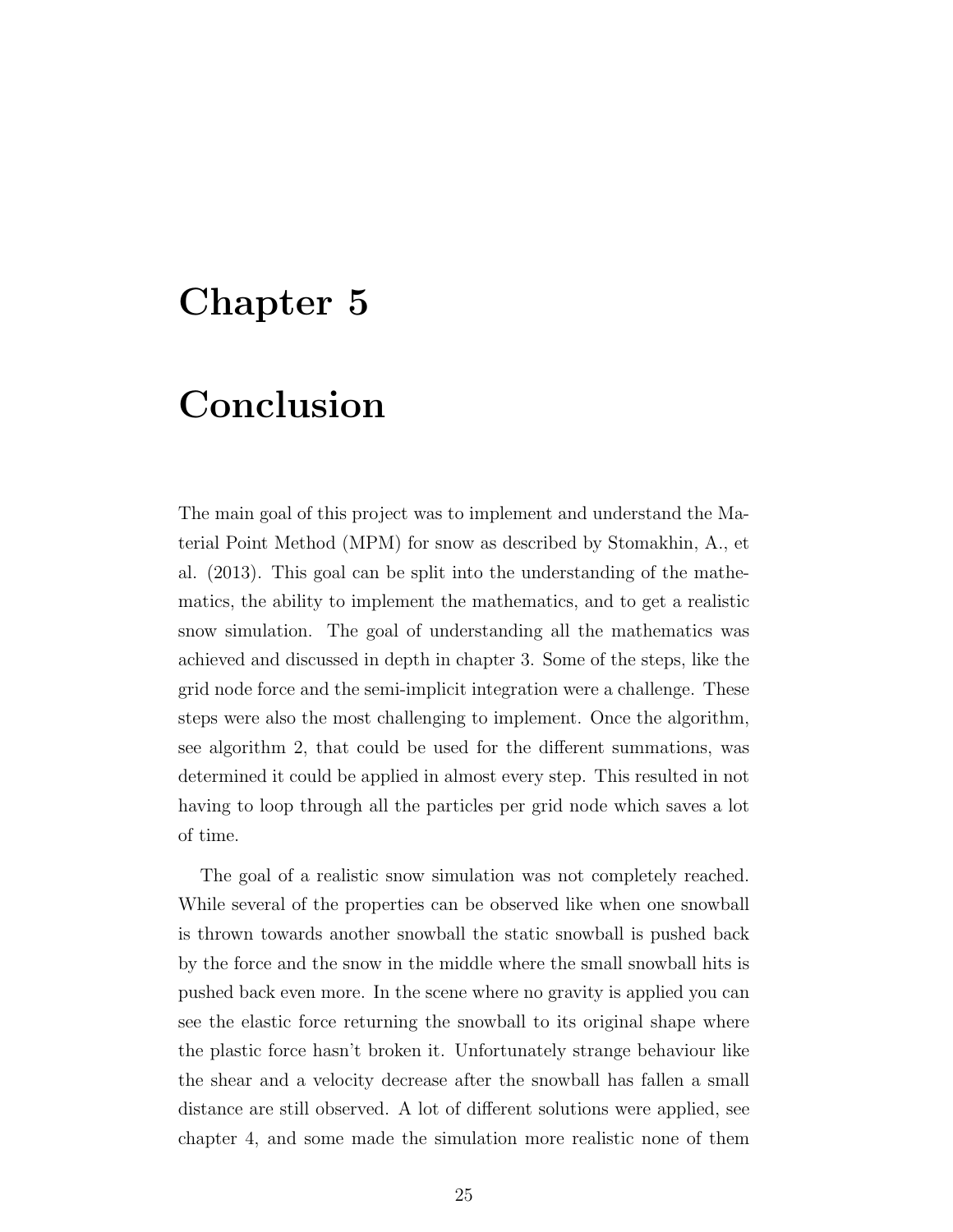completely worked. This behaviour seemed to result from the elastic deformation gradient. The details can be found in chapter [4](#page-17-0) and while the possible source could be determined all the equations seemed to be applied correctly. Therefore a solution could not be found within the time available. The shear and velocity decrease also occured without the implicit update and while this step uses the deformation gradient FE too it was not responsible for the shear and velocity decrease.

Another goal that was mentioned in the introduction was to expand upon this paper and while the possibilities are discussed in the previous chapter the lack of time did not lend itself for an extension upon the MPM for snow.

So in conclusion the goal of this masters project was partially achieved by implementing and understanding all the steps, but the simulation does not have the desired result yet. The time necessary to get a stable and realistic snow simulation was not foreseen at the start of this project. With a few more weeks and a lot more tests with parameters and doing more code reviews to see where the simulation could be going wrong a final snow simulation could almost certainly be reached.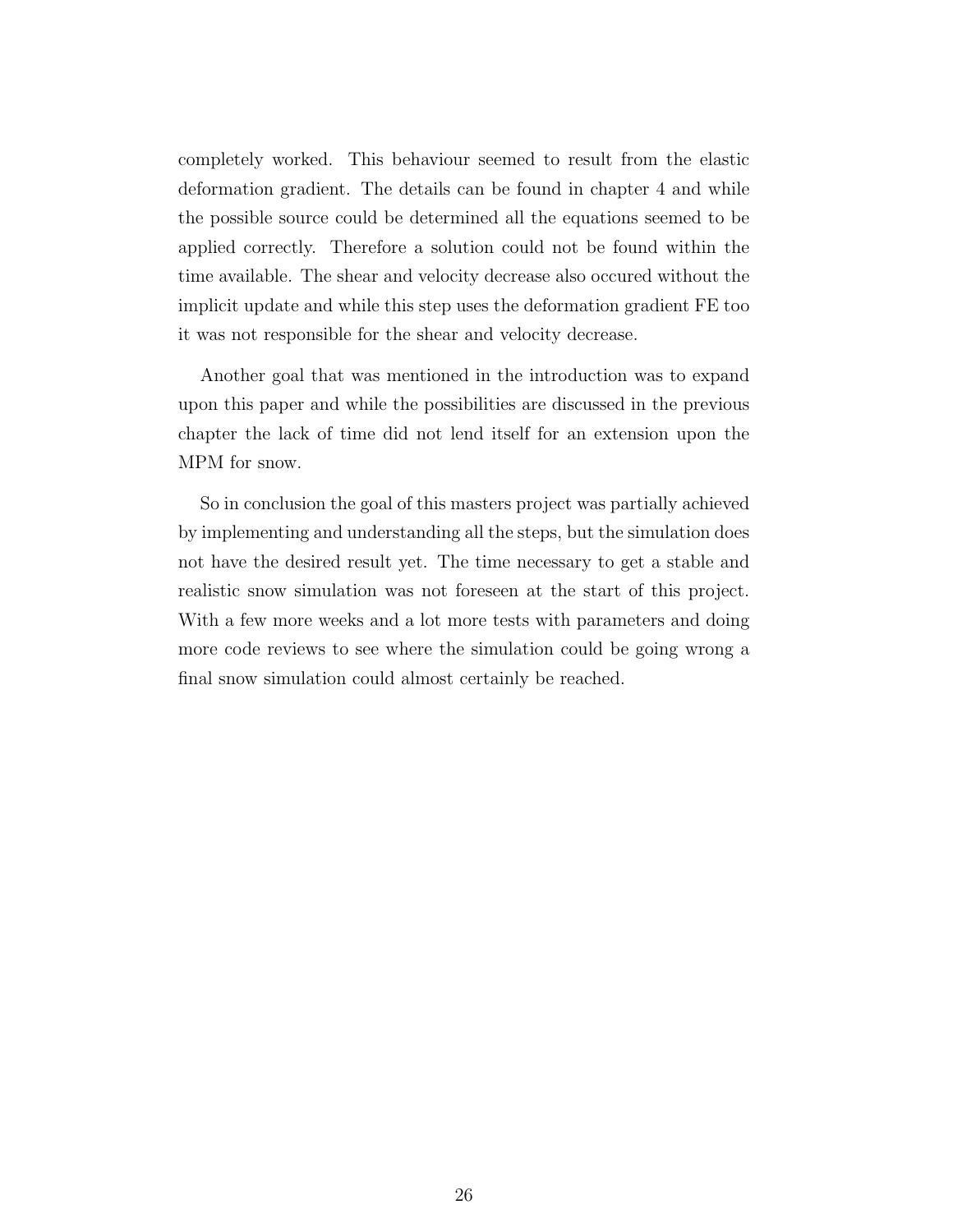### Bibliography

- <span id="page-30-5"></span>Bardenhagen S., Brackbill J. and Sulsky D., 2000. The material-point method for granular materials. Computer methods in applied mechanics and engineering,  $187(3)$ , 529–541.
- <span id="page-30-1"></span>Fearing P., 2000. Computer modelling of fallen snow. In *Proceedings* of the 27th annual conference on Computer graphics and interactive techniques. ACM Press/Addison-Wesley Publishing Co., 37–46.
- <span id="page-30-2"></span>Foldes D. and Benes B., 2007. Occlusion-based snow accumulation simulation. In Vriphys. Citeseer, 35–41.
- <span id="page-30-3"></span>Moeslund T. B., Madsen C. B., Aagaard M. and Lerche D., 2005. Modeling falling and accumulating snow. In Second International Conference on Vision, Video and GraphicGraphics. Citeseer.
- <span id="page-30-0"></span>Muraoka K. and Chiba N., 2000. Visual simulation of snowfall, snow cover and snowmelt. In Parallel and Distributed Systems: Workshops, Seventh International Conference on, 2000. IEEE, 187–194.
- <span id="page-30-6"></span>Nairn J. A., 2003. Material point method calculations with explicit cracks. Computer Modeling in Engineering and Sciences, 4(6), 649– 664.
- <span id="page-30-4"></span>Ram D., Gast T., Jiang C., Schroeder C., Stomakhin A., Teran J. and Kavehpour P., 2015. A material point method for viscoelastic fluids, foams and sponges. In Proceedings of the 14th ACM SIG-GRAPH/Eurographics Symposium on Computer Animation. ACM, 157–163.
- <span id="page-30-7"></span>Steffen M., Kirby R. M. and Berzins M., 2008. Analysis and reduction of